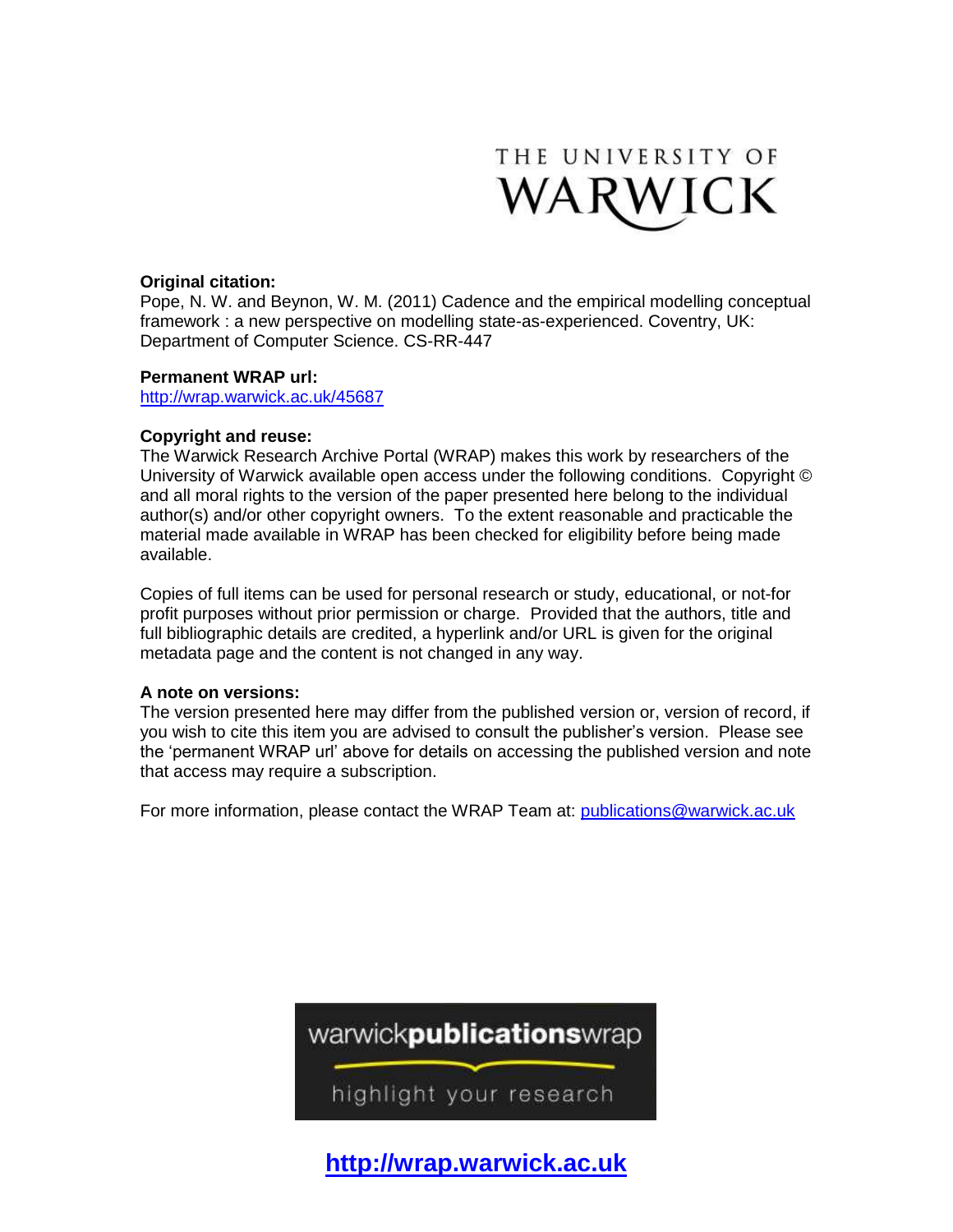# **Cadence and the Empirical Modelling conceptual framework: a new perspective on modelling state-as-experienced**

### **Meurig Beynon and Nicolas Pope**

*Computer Science, University of Warwick, CV4 7AL, UK*

The aspiration in Empirical Modelling (EM) is to build artefacts for sense-making ("construals") that exhibit interactive characteristics similar to those observed in the situation to which they refer. The relation between an artefact and its referent is established through constructing a close correspondence between dependencies, observables and instances of agent action. Specifically, different kinds of agent interaction with the referent have counterparts in the model that are recognisably congruent in that they disclose similar dependencies between observables. The full elaboration of this notion lies beyond the scope of this paper - it has been a central theme of the EM project as documented at [27]. A crucial aspect of the approach is the emphasis that is placed upon the experiential nature of the correspondence between an artefact and its referent. This represents a radical departure from the conventional functional and operational manner in which a computer program is interpreted. It means that the interpretation of an artefact is open and fluid. For instance, it is subject to evolve over time (e.g. "facility in recognising dependencies can be learned"), can be dependent on the observer (e.g. "relationships can only be discerned if the observer isn't colour-blind"), and on the specific situation within which interaction and observation is being conducted (e.g. "whether changes to observables can be identified may depend on the level of lighting").

To date, the typical approach to EM has been to exploit modelling with definitive scripts (MWDS) as supported by the EDEN interpreter. This approach has limitations with practical and conceptual consequences. The Cadence environment, as developed by Nick Pope, the second author, offers an alternative framework - as yet less thoroughly explored - for supporting EM. This report - which has been largely written by the first author but draws in essential ways on Pope's ideas - is concerned with the impact that Cadence has had in exposing problematic ways in which MWDS has biased the conception and practice of EM, and the extent to which developing Cadence can help to redress this bias. It has three principal sections. The first (Section 2) reviews the perspective on modelling state-asexperienced afforded by MWDS, drawing on previous publications [2,3,7,8,12,13,24] but also paying closer attention to specific ways in which the conception and practice of EM can be linked to William James's treatment of 'terms in experience' in his essays on radical empiricism [18]. The second (Section 3) briefly introduces the Cadence environment and discusses its impact on the conceptualisation of the computer as an instrument, and on the perspective of the modeller. The third (Section 4) focuses on the new characteristics it brings to modelling state-as-experienced, and the ways in which it can address the limitations of MWDS. Future prospects for exploiting Cadence are also discussed. A brief introductory section is included by way of orientation on the 'current' and 'new' perspectives on modelling state-as-experienced alluded to in the title of this report.

### **1. Modelling state-as-experienced**

The conceptual framework within which EM is conducted is typically described with reference to Figure 1. The modeller builds the construal on a computer with reference to an external domain. The modeller attends to two aspects of their experience: the current state of the construal with which they interact on the computer and the current state of its intended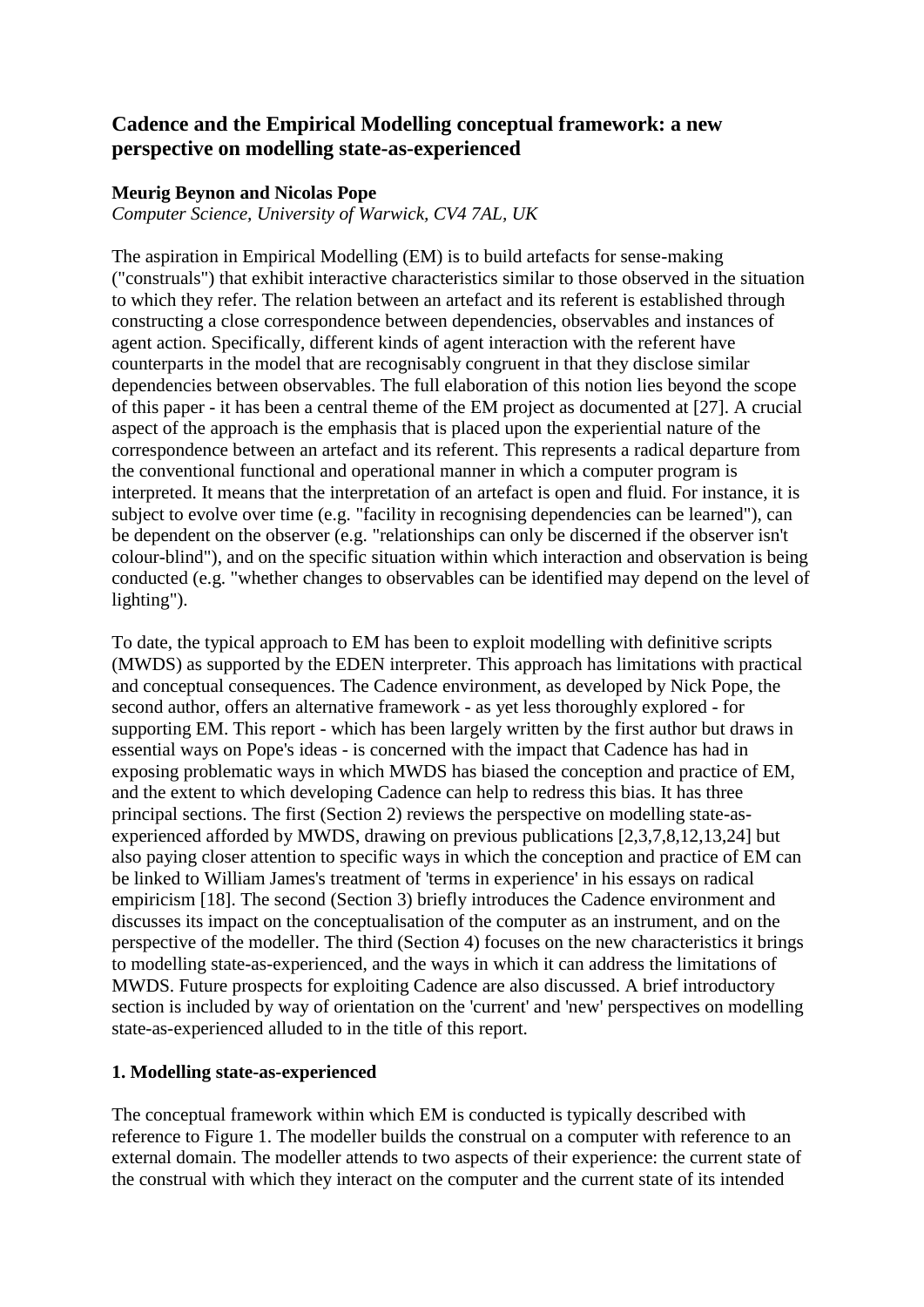referent in the external domain. In keeping with the fundamental tenet of William James's radical empiricism - that conjunctive relationships between two aspects of experience can themselves be "given in experience" [18] - the modeller aspires to build the construal and engineer its referent in such a way that the association between them is itself directly experienced. As will be further discussed in later sections of this report, EM contrives this experiential connection between a construal and a referent by establishing a close correspondence between observables in the construal and the referent and between the patterns of dependency and agency to which the construal and the referent can be subjected through interaction with both. The full significance of Figure 1 can only be appreciated by recognising the fluid nature of the *Construal*, the *Referent*, the *Context* and the *Understanding*: each of these elements of the modelling activity is open-ended and interactively shaped, and is realised afresh each time the construal is further exercised and explored.



Figure 1: The semantic framework for Empirical Modelling

MWDS based on the EDEN interpreter has so far been the dominant practice in EM (cf. project archive [28]). An in-depth discussion of the semantic framework for EM, as depicted in Figure 1, can be found in Rungrattanaubol's doctoral thesis *A Treatise on Modelling with Definitive Scripts* [24]. Rungrattanaubol's account highlights two complementary aspects of building the construal. On the one hand, the modeller has to develop an interactive environment on the computer that affords experience that can be reliably revisited. On the other hand, they must also match this experience to the experience of the putative referent. Both of these activities contribute to the semantics of the definitive script that represents the current state of the construal. The former activity resembles the engineering of a virtual machine - it shapes the way in which the state that the computer presents to the modeller is made accessible and intelligible so that it can be placed under the reliable control of the modeller. The second activity shapes how the script acquires a richer meaning than 'being (e.g.) a particular configuration of visual elements on the computer screen' and is experienced as representing the current state of an external object of interest, such as the floorplan of a room, a scene from a computer game, or a partially completed Sudoku puzzle.

In the terminology of [24], these two ways of interpreting the script associated with the construal respectively relate to the 'internal' and 'external' semantic relations. As explained in [24], EM activity necessarily addresses both kinds of semantic relation: for instance, in one context, the modeller is concerned with technical issues to do with the quality of the visual display, but in another, they are concerned with tailoring the visual display to its intended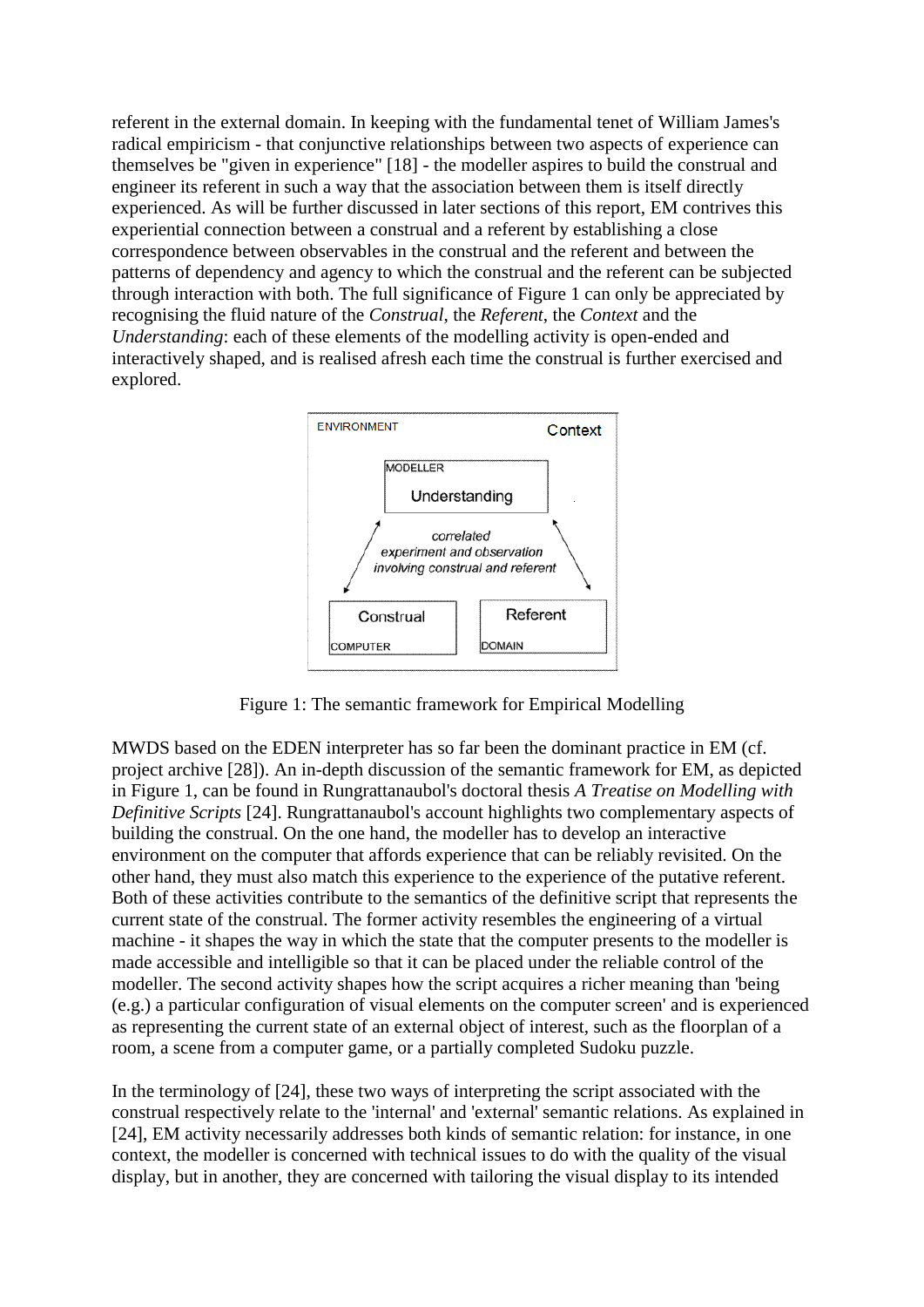"real" interpretation. In the former context, the modeller's focus in the construal is on the script itself and how this is associated with the display as its referent; in the latter, on the display attached to the construal and how this is associated with an external meaning.

Though the modelling concept depicted in Figure 1 was first conceived with MWDS in mind, it can be invoked more generally (subject where appropriate to placing other technologies that can be a reliable platform for interactive experience in the role of the COMPUTER in Figure 1). The term 'construal' was introduced by David Gooding to characterise the kinds of artefact that Faraday developed in his experimental work, and this has been the archetype for "an EM construal" (see [3] section 9 for further discussion of this claim). Spreadsheet-based modelling has many characteristics in common with EM [3]. Other writings on EM (see e.g. [4]) draw a parallel between the relationship between the construal and the referent in Figure 1 and that between a musical composition and its content (as defined by the "extra-musical" experience of a composer and performer who engages with it). Approaches to software development that are based on prototyping activity aspire to exploit model-building that is similar in spirit (e.g. [15]), especially where the contribution made by intuition is taken properly into account [9].

In understanding the EM conceptual framework more fully, it is essential to consider activities that are more general than MWDS, yet at the same time to be able to discriminate between EM and other approaches. The aim of this report is to explore how the development of Cadence as an alternative tool for supporting EM sheds new light on the characteristic notion of EM: that of modelling state-as-experienced with reference to observables, dependencies and agency. To conclude this preamble, key characteristics of Cadence will be informally introduced in connection with some of the main issues they highlight where EM is concerned. These issues will be further explored in the rest of the report. Where appropriate, further details of Cadence will be given in part 2 of the report.

**Enhancing computer support for construal**: Faraday's exploitation of construals demonstrates that a construal need not be based on computer technology. As Gooding explains in [13,14], Faraday's construals are physical artefacts that may have some mechanical aspect that can be animated but whose sense-making role can only be understood in general by *imagining* the consequences of interaction. The advent of the computer has made it possible to develop far more sophisticated, integrated and automated interactive artefacts for sense-making and this has been one of the principal motivations for developing EM. The level of computer support for construal is still limited however. With reference to Figure 1, the full significance of a construal based on MWDS cannot be appreciated with reference to what is explicitly captured in the computer - for instance, the modeller still has to keep information about the context in mind, and to rely on being able to recall the names of observables and ways in which these are organised within files. Cadence is much better oriented towards using the computer to record essential information about context and structure.

**Observables and dependencies**: The way in which observables and dependencies are represented in typical definitive notations belies the generality of these notions as framed in EM. An observable is characterised in general in EM as "having an identity together with a current value or status". The interpretation that MWDS typically imposes constrains values to belong to an underlying algebra. This means that only very exceptionally and to a limited extent (as for instance in the ARCA notation [7,8]) can values designate references to observables. Such a narrow notion of 'a value' precludes values that capture the current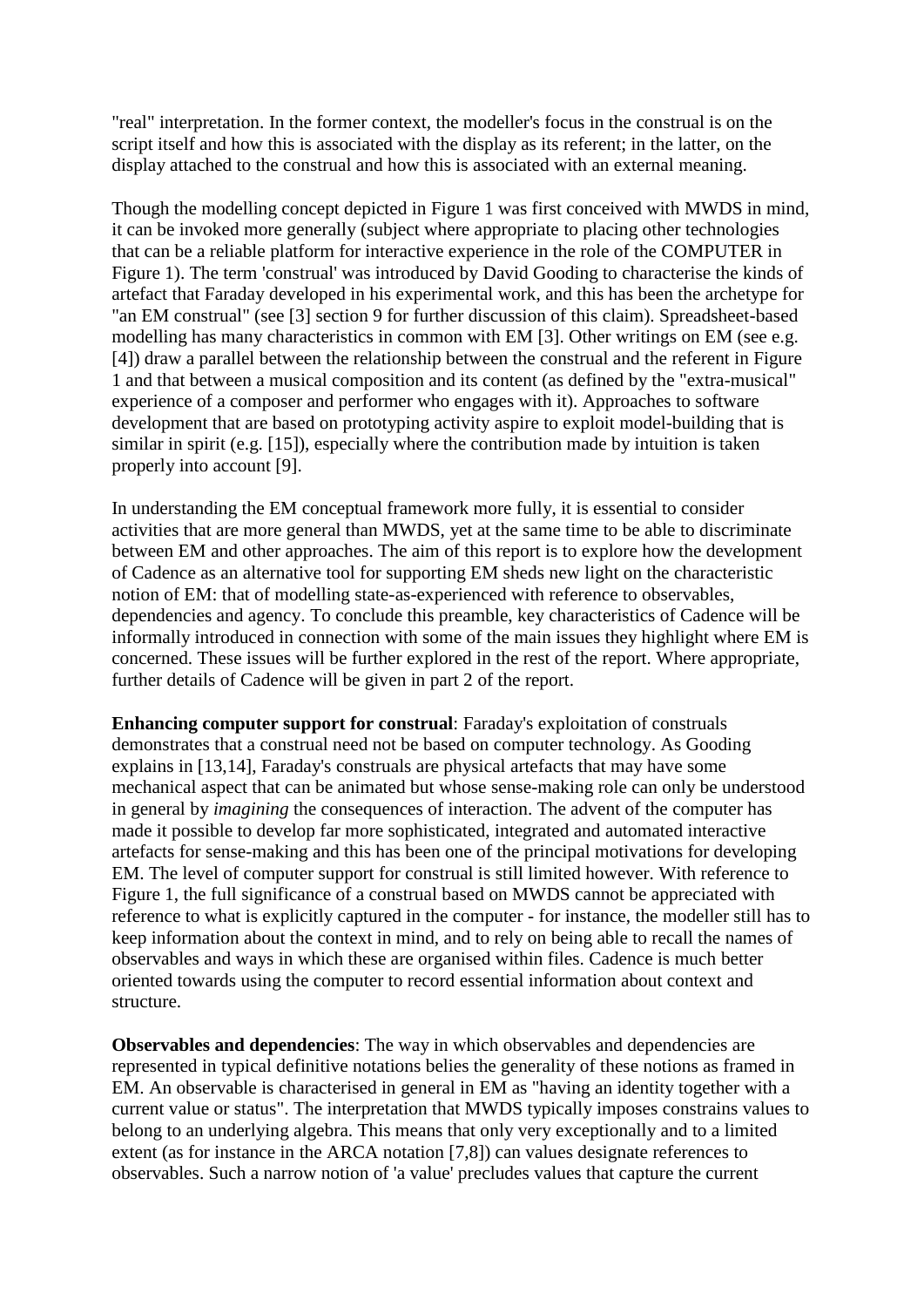context for the modelling (cf. Figure 1) and cannot do full justice to *dynamical* observables (cf. [22]) that are process-like in nature and are experienced "in the stream-of-consciousness". MWDS also lacks the expressive power to accommodate relations between observables in their full generality. To express the *relationships* that connect observables that are so fundamental in the Jamesian account of state-as-experienced involves adapting the limited collection of built-in relations that underlying algebras and their associated canonical visualisations afford. For instance, observables may be framed within a list structure, or displayed in such a way that two observable stand in the same relationship that is experienced when we observe a geometric point together with its x-coordinate. Representing relationships that correspond to "observing an event" are also problematic where MWDS in concerned there is no way to express the observation that ("x was previously 0 and is now 1"). Cadence has its roots in prototype-based object-oriented modelling, where structures are moulded to suit their semantic roles rather than being necessarily based on standard classes. It also incorporates means to manipulate 'stream-of-consciousness" observables and refer to their previous and next values.

**The computer as instrument**: In MWDS, the internal semantic relation is shaped by the standard visualisations that are afforded in the implementation of definitive notations. The control that the user exercises over this relation is likewise mediated by the syntax of these notations, and (as currently implemented in the EDEN interpreter) relies upon knowledge of how these are represented in the core 'lowest-level' Eden notation. In contrast to "an evaluator for definitive notations" such as EDEN, Cadence has been conceived with "modelling the computer as an instrument" in mind. At the core of Cadence is a reconceptualisation of the computational processing performed by the computer ("computing as navigation") that makes it possible to give a more holistic account of the computer as a physical artefact engineered from peripherals that are computer controlled. (It is in this respect that the Cadence environment resembles "an operating system", though in fact its appreciation demands a radically different conceptual framework from a conventional OS.) The significance of Cadence for EM is that it brings the experiential and instrumental perspectives to bear on computing technology, enabling the modeller to exercise much greater control over engineering the internal semantic relation.

Each of the three above issues concerns a transition from human cognitive and manipulative activities to computer-based activities that can be progressively more comprehensively automated. This transition is characteristic of EM in general, as is illustrated explicitly in EM modelling studies on themes such as heapsort [12,29], Sudoku solving [32], and ant navigation [20]. It broadly reflects the way in which the construction of knowledge is conceived within a Jamesian framework as originating with conjunctions in personal experience and potentially attaining assured objective status through association with shared interactions and objects. There is no suggestion that this process of construction, being essentially human-centred, can be fully automated, but Cadence highlights ways in which automation is introduced into the process to expedite understanding can be much more nuanced than MWDS permits. The merits of Cadence over MWDS become apparent in this procress as observables associated with structures and processes emerge in conjunction with contexts and modes of observation and interaction.

Cadence is particularly relevant to applications of EM that relate to software development [23]. In [22], Pope sets out his vision for plastic applications developed through using Cadence to support the migration from construal to program. To date, one of the most effective applications of Cadence has been in games design (cf. Stargate [22] Chap. 5), where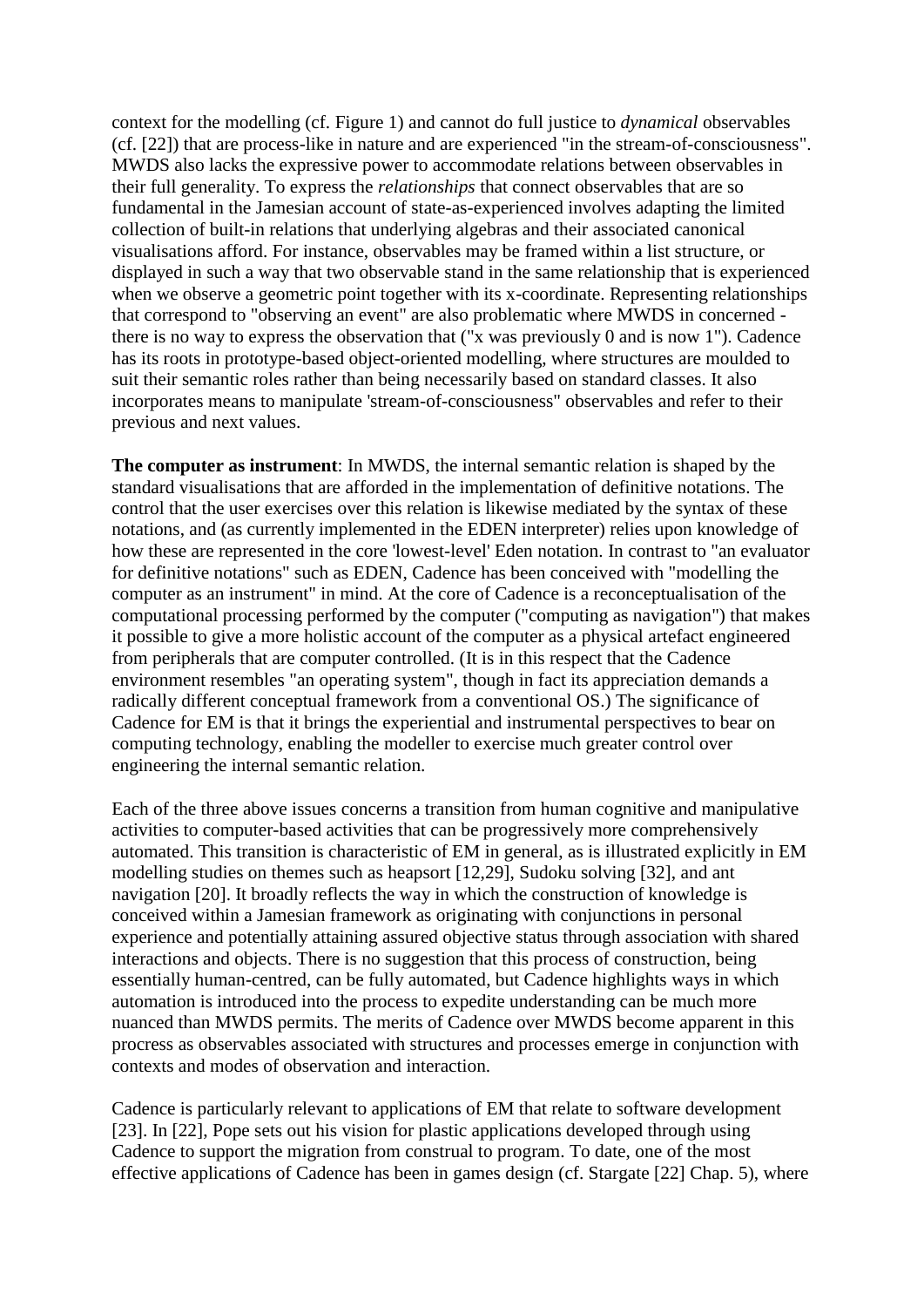developing software through prototyping has an essential role in shaping the player experience. For such applications, sense-making activity making use of computer technology that informs the design of a piece of software should ideally be closely integrated with the computer implementation of this software. Whilst MWDS offers computer support for the sense-making activities of different human agents involved in development, and for modelling the interfaces to automated agents, it is necessary for the modeller to address the integration of these different agent perspectives. Cadence, in contrast, provides computer support for describing structure and process that - where this is appropriate - serve to model agency in context on the computer itself.

The ways in which human and automated agency can come together in EM activity are extremely rich and subtle. Within one application of EM, the balance between human and machine perspectives not only reflects the nature of the application, but can also shift as the modelling proceeds. A helpful analogy can be drawn between tools for EM and instruments for music-making. At one extreme, music can be made by the human voice without technological assistance, at the other, music can be synthesised electronically. The role of technology in generating music is apparent in each particular variety of instrument. The integration of different instruments can be effected entirely through human agency (as in a string quartet or via the conductor of an orchestra) or automatically (e.g. through mechanical, electromagnetic or electronic means as in different varieties of organ). In MWDS, individual definitive notations can be seen as the counterparts of musical instruments, and the role played by the modeller in integrating these when using the EDEN interpreter as analogous to that of the orchestral conductor. This analogy helps to clarify the role for the computer in supporting MWDS: advances in computer-related technology are significant even in relation to the development of traditional musical instruments (e.g. the electronic guitar). The much more radical shift in perspective on EM that Cadence promotes may be likened to the shift in perspective promoted by the advent of purely electronic music, where the construction and orchestration of instrumental sounds became merely *one* of the strategies that could be exploited in crafting musical sound.

The remaining sections of the report elaborate on the ideas summarised in this section. The main novelty in the report is in the discussion of Cadence in Section 3, which should be read in conjunction with Pope's account of Cadence in [22]. A reader who is familiar with EM principles may omit Section 2, though it does contain some new thinking regarding MWDS.

## **2. The MWDS perspective on modelling state-as-experienced**

Much has been written about the connection between Empirical Modelling and William James's radical empiricism (cf. [4,5]). To understand the impact of Cadence as new tool for supporting EM, it is necessary to revisit the relationship between EM and radical empiricism with closer attention to how observables, dependencies and agents relate to James's account of 'pure experience' [18].

The richness and diversity of the experience and agency associated with an EM construal reflects the characteristics of "The World of Pure Experience" as characterised by James in his essay of that title [18:46-7]:

Taken as it does appear, our universe is to a large extent chaotic. No one single type of connection runs through all the experiences that compose it. .... space-relations fail to connect minds ... Causes and purposes obtain only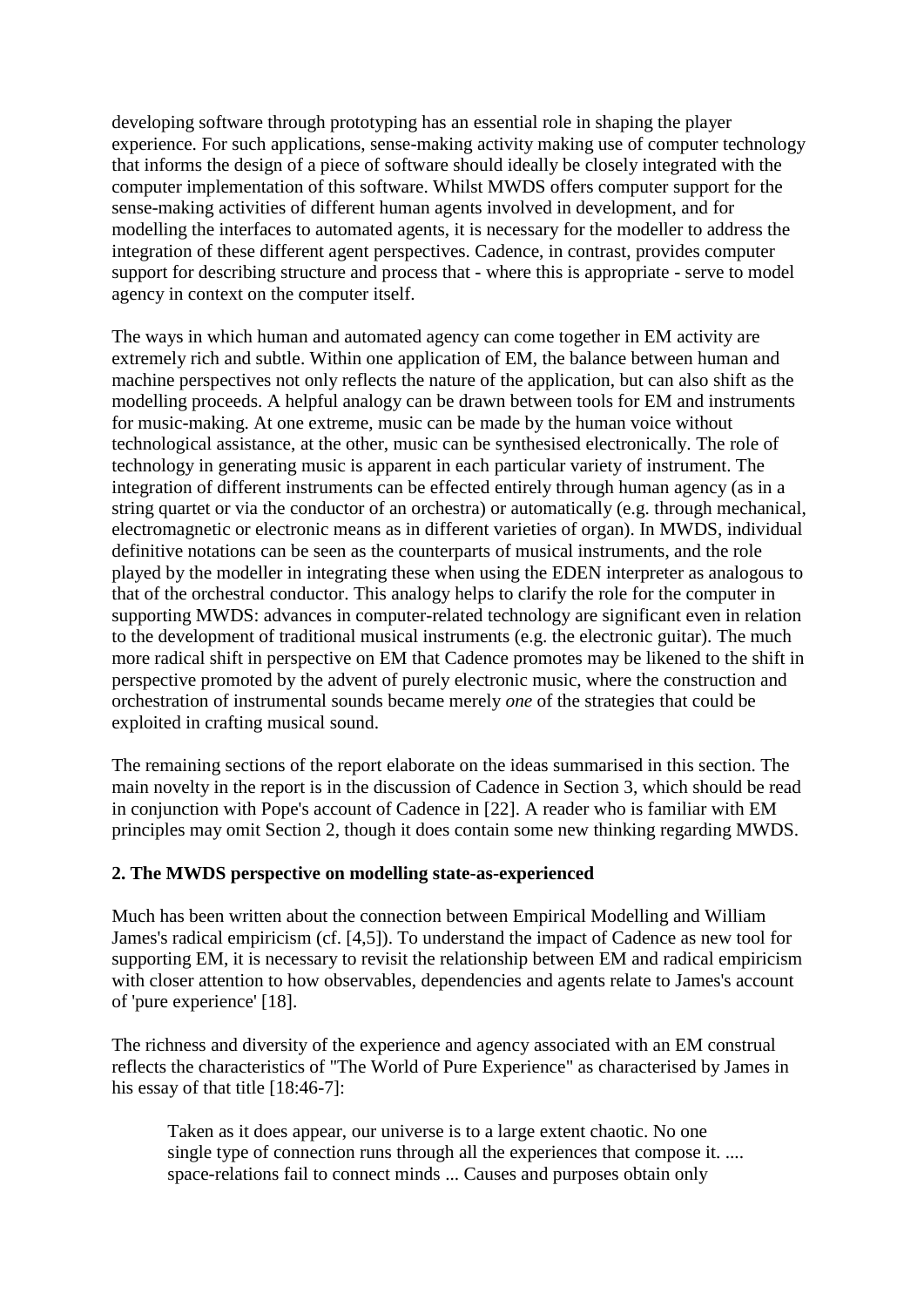among special series of facts. The self-relation seems extremely limited and does not link two different selves together. On the face of it, if you should liken the universe of absolute idealism to an aquarium, a crystal globe in which goldfish are swimming, you would have to compare the empiricist universe to something more like one of those dried human heads with which the Dyaks of Borneo deck their lodges. The skull forms a solid nucleus; but innumerable feathers, leaves, strings, beads, and loose appendages of every description float and dangle from it, and, save that they terminate in it, seem to have nothing to do with one other. Even so my experiences and yours float and dangle, terminating, it is true, in a nucleus of common perception, but for the most part out of sight and irrelevant and unimaginable to one another.

When practising EM using definitive scripts (MWDS), the messiness of the experiential environment depicted in the above quotation is to a certain degree faithfully reflected in the loose agglomeration of observables, the plethora of metaphors being used simultaneously, the potential for open anarchic interaction that subverts interpretation etc. But the reticular qualities of experience to which James refers can only be fully appreciated when our attempts as rationalising them are also taken into account. As James observes in [18:132-3]: Experiences come on an enormous scale, and if we take them all together, they come in a chaos of incommensurable relations that we can not straighten out. We have to abstract different groups of them, and handle these separately if we are to talk of them at all. Whilst MWDS may be good at conveying "the chaos of incommensurable relations", it does not address what James identifies as the need to "abstract different groups of them, and handle these separately". And though being able to capture conjunctions is highly significant, it is also essential to be able to refer to the components of conjunctions.

Empirical Modelling based on MWDS can lead towards coherent structures. A construal that is initially conceived as a personal sense-making artefact can evolve towards what can be interpreted from an objective perspective as a program. As ilustrated in [12], for instance, EM can serve to trace a path from the informal preliminary conception of an algorithm to a formal specification. Supporting this evolution means developing computer representations and execution mechanisms that are efficient and program-like in character. The EDEN interpreter is not a tool designed for this purpose, and can be frustrating to the programmer on this account (to such an extent that gifted programmers lose patience with it and deprecate its use). A closer examination of how MWDS relates to James's account of 'pure experience' highlights some of the conceptual and technical issues to be addressed in developing better tools for EM.

First and foremost, an effective tool for making EM construals should support making connections that can be experienced between the construal and its referent. Such connections are instances of what James calls *conjunctive relations* that connect "terms" in experience. The notion of a 'term' is broad, and it is of the essence that a relation may itself be a term. Though James does not define "a term in experience" explicitly, it is implicitly defined through its use in [18] as referring to "an element that is directly experienced" and that is being viewed as atomic rather than relational in character (cf. [18:42]). James [18:44-5] classifies conjunctive relations according to their "different degrees of intimacy". The "most external relation" is that of being common to a universe of discourse. Next come the relations associated with simultaneity and time-interval, then those associated with space-adjacency and distance. Next are the "relations of activity, tying terms into series involving change, tendency, resistance, and the causal order generally". The most intimate relation is that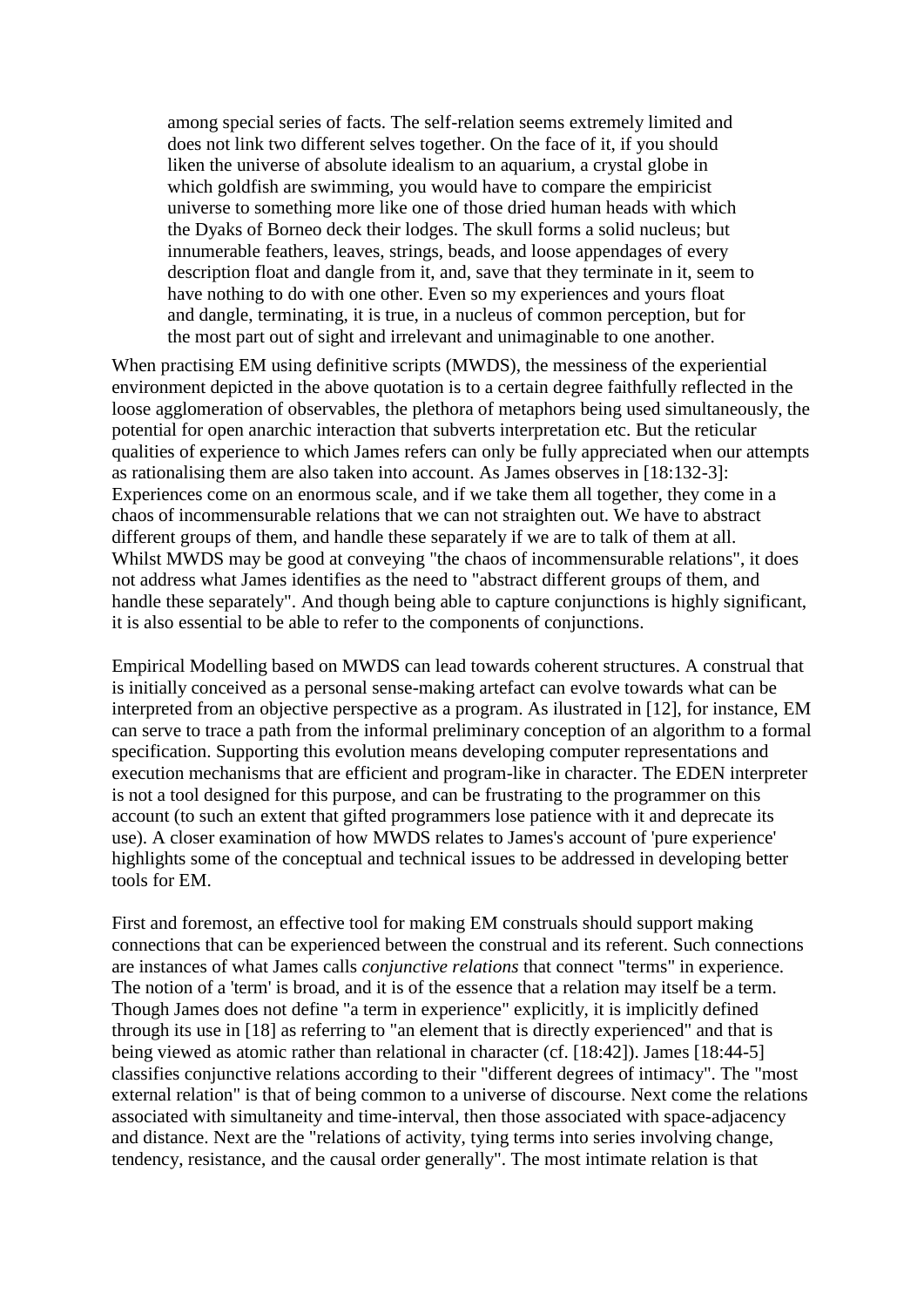"experienced between terms that form states of mind, and are immediately conscious of continuing each other".

It is instructive to examine the way in which a definitive script (such as is used to represent the state of a construal in EDEN) links to this Jamesian account of conjunctive relations. James identifies two ways in which we make sense of our immediate experience: through discriminating between different elements ("terms") - apprehending "disjunctions", and through registering connections between different terms - apprehending "conjunctions". Traditional empiricist outlooks recognise disjunctions as given-in-experience; the characteristic feature of *radical empiricism* is that it also recognises conjunctions as potentially given-in-experience. Whereas traditional empiricism seeks to account for experience with reference to primitive terms such as are presumed given in the atomic sensory ingredients of immediate experience, radical empiricism contends that experience is not reducible in this way. To do justice to experience requires that we acknowledge that *relations* are also directly apprehended.

The primary concepts in EM are *observables*, *dependencies* and *agents*. In brief: an observable is an element in experience to which an identity together with a current status or value can be attributed; a dependency is a connection between a change to one observable and that to another that is given-in-experience; an agent is a component of experience which is deemed to be responsible for changing the state of certain observables. It is evident from practical EM models that an "observable" in a definitive script is associated with what James calls a "term in experience" of a particular kind. For instance, in the Sudoku model, the observables that are explicitly represented by identifiers in the script include: the entire Sudoku grid, the points that locate the individual cells, the digits that appear in the cells, the background colour of a cell, the list of digits that can plausibly be entered into a cell taking account of entries in the same row, column or region etc. Saying that an observable has "an identity and current status or value" associates an observable with what James identifies as "the most intimate relation" - the current status or value of an observable being linked to its 'next' status or value in such a way that (to paraphrase James) we are immediately conscious of the one continuing the other. In referring to the 'next' status of value of an observable, there is not necessarily any assumption that observation of time is being made - the continuity to which James alludes is associated with states of mind (cf. the way in which we speak of "pursuing a train of thought", and can resume work on a task after interruption "as if" in the same state of mind). James's notion of 'term' as an element of experience is more general than 'observable' in that it embraces effects so exceptional, transient or elusive (as for instance we may experience in brief exposure to a wholly unfamiliar context, in traumatic situations where "things happen so fast", or in dreams) that they are not amenable to being revisited in sense-making activity.

A dependency corresponds closely to what James identifies as a 'relation of activity' - it can be seen as expressing the idea that one change "causes" another (cf. how entering a digit into the Sudoku grid affects the plausible digits for other cells). An agent is something to which state-change is attributed. Both dependency and agency are in the first instance appreciated from the viewpoint of the modeller. Dependencies help to shape the modeller's sense of what change is under their control ("their agency"): in addition to those things that the modeller can directly change, there are the contingent changes that these entail. The changes that the modeller initiates are not necessarily or typically the only changes that can be observed. Agency may be invoked to account for the changes that are not initiated by the modeller. One aspect of the sense-making activity in EM is the identification of other agents and the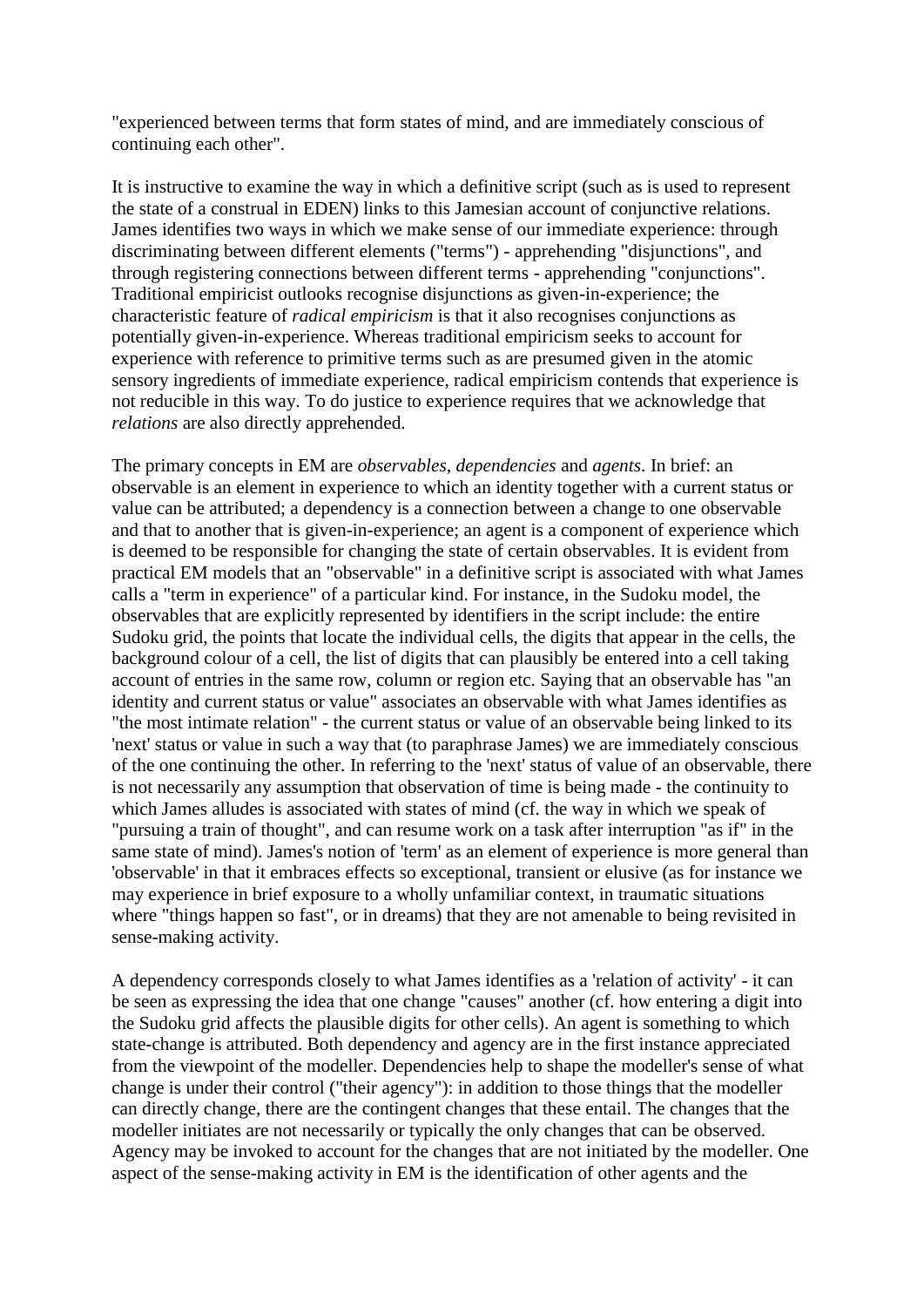attribution of state-change to them. An important part of the process of exploiting sensemaking in developing software using EM principles involves projecting this approach to understanding and shaping the observation and agency of the modeller to the other agents. It is then natural to interpret dependency and agency as relative to a particular agent. A key aspect of dependency and agency is that they are identified through open-ended autonomous action and are always provisional in character, being in principle subject to experimental refutation in some future enactment.

In the light of the above discussion, with reference to the "degrees of intimacy" of conjunctive relations outlined by James, it is apparent that observables and dependencies as perceived by the modeller are associated with the most intimate kinds of conjunction. Experience of EM has illustrated how model-building can begin with the development of personal construals and how this can in principle subsequently lead to the construction of objective system-like behaviours. Certain practical problems have been encountered in supporting the move from construal to program, however. To some extent, these problems can be attributed to the fact that modelling with definitive scripts based on the EDEN interpreter has been the main vehicle for practising EM. And, as will be now be explored, modelling with definitive scripts does not give good support for modelling relations that are "more external" in James's sense.

# **2.1 Definitive scripts and their limitations**

A definitive script of the kind that specifies an EDEN construal is developed by introducing "metaphorical" counterparts for 'all' the observables of interest in a particular context. The metaphors that EDEN routinely makes available are line-drawing features (shapes, lines, points), display elements, such as panels with geometric and textual content, together with tables, lists, strings and scalars. Instances of these various ingredients serve as *metaphors* on the basis that their current value or status is presented to the modeller and the interpretations that they acquire is primarily based on the experience that this offers to the modeller. Specifically, the current state of script as a whole has some visual counterpart that forms one component of a conjunctive relation given in the experience of the modeller. (The visual counterpart may be a rich display with geometric and graphical content, but might also simply be a suitably annotated presentation of meaningful numbers - as in a spreadsheet, or a cricket scoreboard.) What is significant about the script is that the observables within it all have counterparts in the referent (cf. Figure 1), and that their current values are either evident in the visualisation, or are held in mind in the current context and can be readily made visible (cf. the way in which awareness of one's bank balance is implicit in a shopping context).

A characteristic feature of EM is that the observables and dependencies are fluid. As the modelling proceeds, different kinds of agency and patterns of interaction are identified. With reference to Figure 1, the construal, referent, understanding and context are all being concurrently shaped by the modeller's interaction and interpretation. New kinds of agent perspectives may become topical as understanding deepens, the referent or context is refined, and elements of automation are introduced. From a Jamesian perspective, this modelling activity can be viewed as exploring the terms and relations that are - or will come to be given-in-experience in a context that is itself typically being negotiated.

The way in which a definitive script serves to support such modelling activity is wellillustrated by the Sudoku-solving construal studied in [32]. In looking at a Sudoku grid, many different observables are relevant. The primary emphasis in traditional modelling is on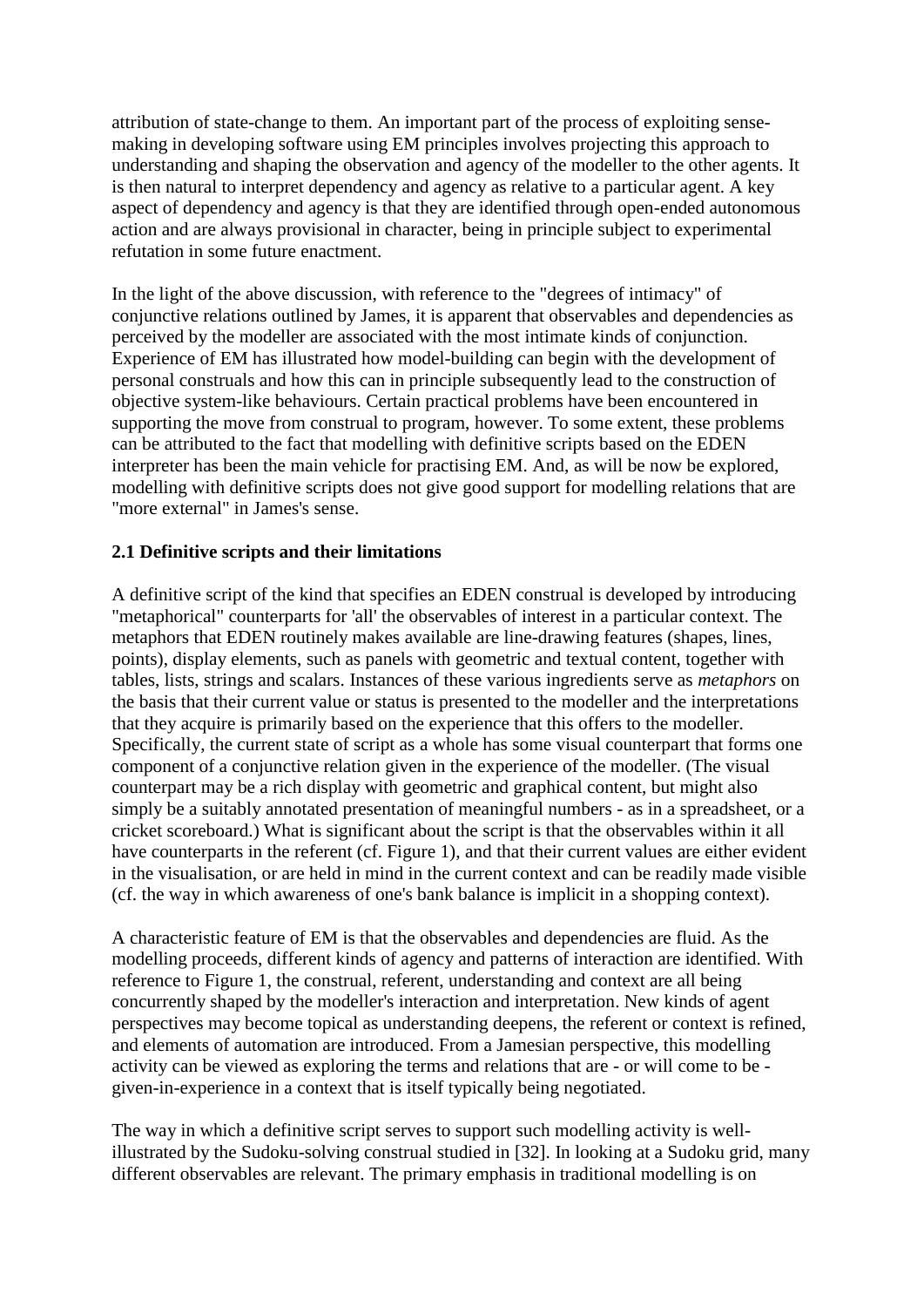abstracting those observables that are pertinent to a specific task in hand, so that the model is conceived as a simplification. In EM, in contrast, all manner of observables are potentially of interest throughout, and different observables are topical according to which patterns of agency, interaction and interpretation with the construal are currently the focus of attention. As a simple example, in developing the Sudoku construal the background colour of a Sudoku cell is normally a standard shade chosen to contrast with the digits in the puzzle. The choice of colour is then of practical and perhaps aesthetic concern - *can you see the digits clearly? is the grid pleasing on the eye?* After making an initial standard choice of background colour, the modeller might later revisit this choice, if for instance the way in which the grid was being lit became a matter of concern. In a variant of Sudoku that emerged from experimentation with the construal [31], the background colour of a cell was used as a way of giving the solver a hint as to the plausible digits for the cell. Specifically, distinct dark colours were assigned to the digits 1 to 9, and the background colour assigned to a cell was determined by dependency as a blend of the colours of the digits that are plausible for that cell. In this way, observables that had been hitherto of peripheral interest in the Sudoku solving modelling exercise - indeed the kind of observables that a traditional model to support Sudoku solving would fix at the outset and discount - played a most prominent role in a novel variant of the solving activity.

The qualities of the definitive script stem from the way in which it can capture different types of agency and the observables that are associated with these. For the human solver of the colour variant of Sudoku, the background colour of a cell is an observable that is registered in quite a different way from the incidental colours that might be used e.g. in the border that surrounds the grid. The experienced solver recognises that dark colours signify cells with few plausible digits, will recognise the strategic importance of observing when inserting a digit changes the background colour of a cell, and may be able to identify a unique value for a particular cell in a given row by observing that it has a distinctive characteristic relative to other cells in the same row. The choice of colours assigned to the digits 1 to 9 is an important factor in determining the level of support the construal affords for exploring this kind of observation. By giving the solver agency to modify this choice of colours, the qualities of the 'colour' metaphor for "set of plausible digits" can be explored.

When modelling with definitive scripts, the cumulative effect of introducing additional observables to the construal, considering new modes of agency and contexts for interaction and interpretation is to make high demands on the modeller's cognitive processes, powers of concentration and memory. It is hard to keep track of the names of observables in the script and the relations to which they are subject. These issues are particularly relevant if and when development reaches a stage where there is no longer the same need to explore and experiment, and parts of the model can be regarded as engineered to suit a well-established context. Subject to such engineering of context, the Sudoku-solving construal can be used as a basis for semi-automated solution, for instance.

In this context, other kinds of conjunctive relation become significant. To retain a conceptual grasp over the construal, the modeller needs to be able to organise observables so as to conveniently identify structural relations. They also need to be able to adapt and reason about the automated behaviours that are incorporated into the model. For this purpose, better methods of referencing and organising observables than EDEN scripts afford are required. To date, EM construals based on EDEN in effect attempt to deal with structural and dynamical relations by linking them to the perception of dependencies. For instance, an EDEN list with the definition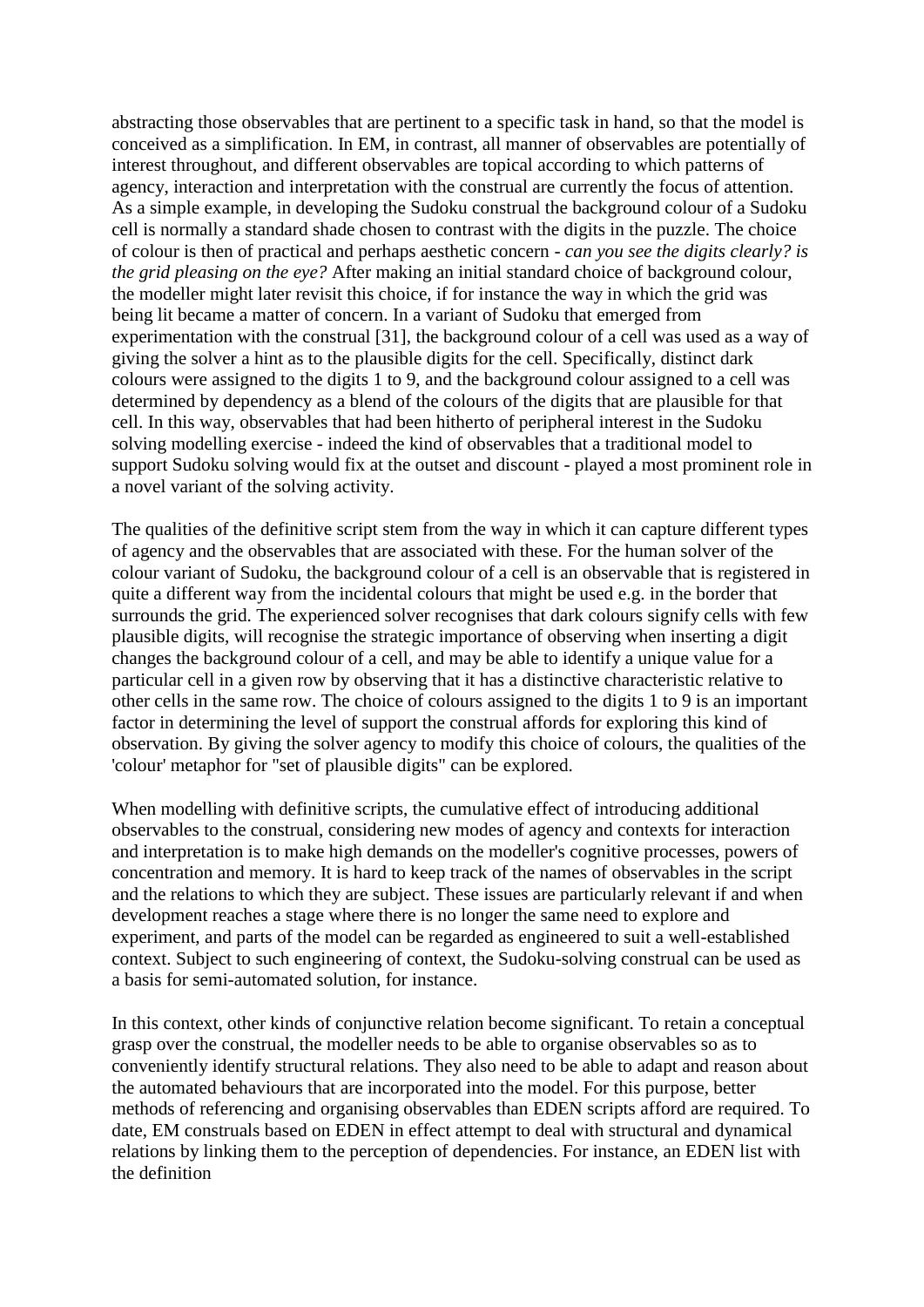```
%eden
l is [a,b,c];
```
establishes a dependency such that l depends on its components a, b and c. This captures one aspect of a structural relation, in that the value of l is registered as changed whenever c is changed. This kind of dependency mechanism has been used to give limited integrity to geometric objects (e.g. through setting up dependencies between the corners of a square table so that all four corners move appropriately when one particular corer is moved etc). A similarly weak form of dynamical relation can be specified in EDEN through introducing an 'edenclock' observable to control a associated time parameter. These techniques do not do justice to the integrity of structural and dynamical relations however. In the case of structural relations there is no support in the EDEN symboltable for the idea that a, b and c are components of the object l. In the case of a dynamical relation, there is no satisfactory way in which to reference the 'previous' and 'next' values in the time sequence. These problems of reference are also in evidence when trying to specify dependencies between the components of an object or the values of a dynamical observables at different points on time. (These have motivated the idea of associating a 'mode of definition' with complex observables, but its implementation within the EDEN framework has proved to be too complicated.)

The limitations of definitive scripts as a way of supporting human sense-making and understanding stem in part from the way in which the state of the construal is being conceptualised. Definitive scripts are based on ideas that are rooted in the classical computing framework. A script is framed with reference to an underlying algebra of data types and operators that are a powerful means to express functional relations (as in approaches to software development based on "algebraic specification" [26]). No matter how sophisticated the underlying algebras involved, the primary abstraction associated with an observable is as a placeholder for a *value*. As the history of computing has shown, trying to find a coherent theoretical framework within which to handle values and references (such as are implicit in data structures and in objects in the OO sense) is problematic. The problem is topical in practical computing in relation to two particular challenges: in specifying the architecture and operating system for a machine, and in formalising software development activities.

To overcome the limitations of definitive scripts where expressive power and intelligibility are concerned, a better conceptual framework is needed. As has been discussed in previous EM papers when considering the potential for implementing definitive principles at lower levels of abstraction, the idea of an observable as designating a *value* is too limited. What is required is something at least as expressive as the kind of state representation that features in machine code, where a word can not only designate a value, but also an address, or an encoded action (cf. section 4 in [2]). Another source of inspiration for more flexible representations of state are object-oriented practices - particularly those based on prototyping of objects, which have practical promise, but are even more difficult to formalise productively than those that predominate in the class-based OO culture.

## **3. Cadence as an approach to modelling state-as-experienced**

The Cadence environment [22] has been conceived and designed by Nick Pope. Its conception reflects the influence of both machine architecture and prototype-based OO perspectives. Cadence supports modelling and programming with several features in common with Empirical Modelling, but many significant advantages, especially in relation to the management of observables and dependencies and to topical issues of performance and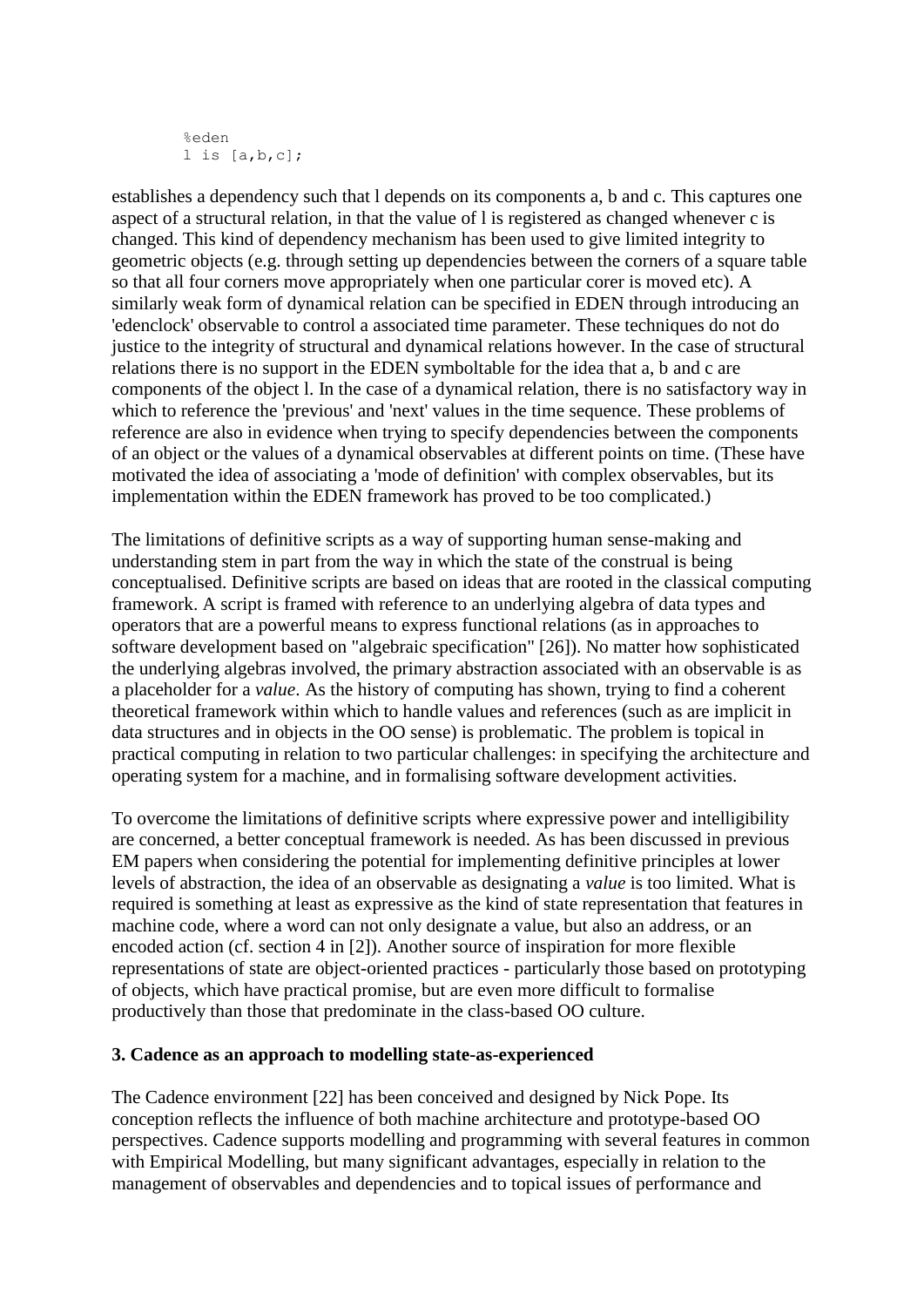integration with conventional programming environments. Specifically, Cadence is intended to serve *both* as a modelling environment that emulates and in key respects surpasses environments for EM as currently conceived, *and* as a programming environment that exploits a paradigm somewhat related to dataflow that affords a much higher degree of integration between modelling and programming than any existing proposal for EM environments offers. With reference to the semantic framework for EM depicted in Figure 1, and in comparison with existing EM tools such as the EDEN interpreter, Cadence deals much more explicitly and effectively with specifying and manipulating the "Context" and with relating the state of the "Construal" to that of the "COMPUTER".

One of the most significant distinctions between Cadence and EDEN is that it allows the clustering of observables into objects, and offers much greater expressive power where managing and referencing groups of observables are concerned. Whereas EDEN is ill-suited to dealing with large numbers of observables, and relies heavily on syntactic features such as definitive scripts, Cadence is intended to cope with orders of magnitude more observables (such as might be required in modelling multi-agent simulations in a virtual environment). When appropriately implemented, Cadence will address the problems that arise in managing such observables at the user-interface by introducing a form of graphical interface (thereby avoiding the need for the modeller to explicitly devise and record observable names), and address the complexity of updating and processing by exploiting concurrent implementation on multi-processor architectures. An EDEN-based implementation cannot possibly deliver to such a specification.

Cadence highlights many of the significant limitations of MWDS, in the process challenging previous claims about the qualities of definitive scripts. In the first instance, Cadence makes it possible to conveniently specify and manipulate object-like *structural relations* [22] in ways that pose comprehension and implementation problems when ventured in definitive scripts. This gives enhanced expressive power where representing kinds of dependencies that are commonplace in experience is concerned. It is also apparent that - contrary to the critique of object-orientation that has often been made under the auspices of the EM project [14], to the effect that identifying objects goes beyond the primitive notion of observable that is empirically given in experience - Cadence is in some key respects *more* primitive than a definitive notation, in that it does not presume the notions of "type" and "operation" that are needed to identify an underlying algebra. This puts a new perspective on issues that have long been topical for EM regarding the status of functions in an environment for modelling with definitive scripts. In particular, it highlights the distinction between "functions as vehicles for expressing dependencies that are not amenable to observation in the same sense as observables on the left-hand side of definitions", and "functions as themselves expressible using definitive scripts, and thereby subject to some form of description in observational terms".

Another significant respect in which Cadence is more expressive than EDEN is in its treatment of observables that are associated with what Pope calls "dynamical relations" [22]. Such observables have an analogue time-dependent nature, and are typically subject to the kind of definitions that feature in a dynamical system. In EDEN, attempts to model such observables have typically used the 'edenclocks' construct, but this is unsatisfactory in key respects. The qualities of a dynamical observable cannot be captured simply by making its value dependent upon real-time - its character more closely resembles the solution of a differential equation that is to be computed with an accuracy contingent on context using the most appropriate and feasible step-size. Within Cadence, in the context of such approximate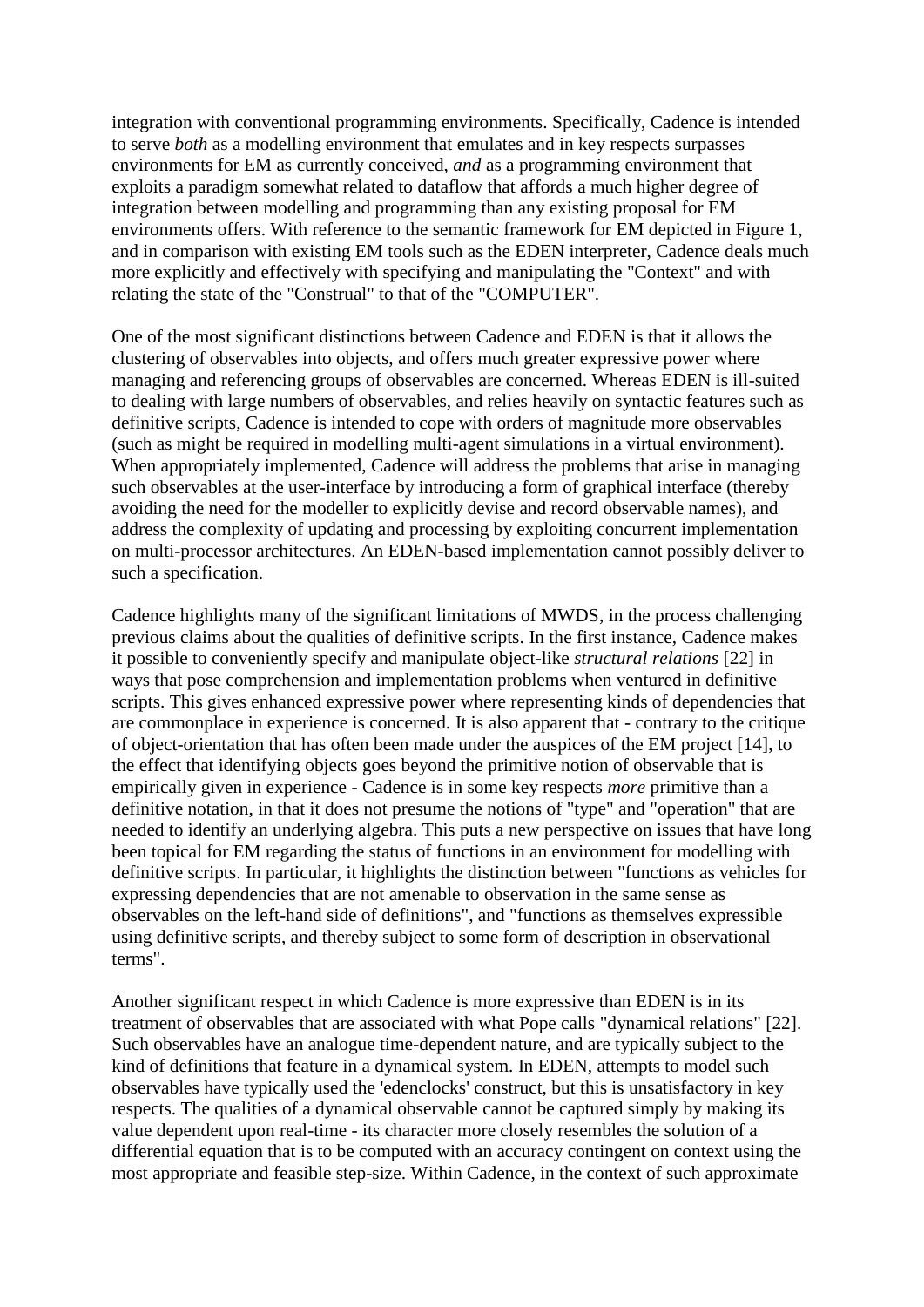computation, it is possible to refer to the 'previous' and 'next' values of dynamical observables. In this way, process-like behaviours to which these observables may be subject can be specified by using dependency relations to relate future values to current and previous values. It is also possible to refer to and define the instantaneous value of such an observable without interfering with the definition of its time-dependent behaviour. A further advantage of Cadence is that it is possible to specify events with reference to the current and previous values of dynamical observables.

### **3.1 Cadence orientation on state-as-experienced**

Construals within the Cadence environment are fashioned from tokens that are counterparts of terms in experience in the referent. In keeping with a Jamesian outlook, these terms may be relational in nature.

The possible terms of experience that might conceivably arise in making a construal are so numerous, diverse and contextually determined that it is inappropriate to imagine *a set* of tokens to represent them all. In preference to this, in the spirit of object-oriented development, the modeller is able to invoke 'new' tokens (cf. OIDs) to represent newly topical "terms in experience" as they are encountered. Following [22], the set of tokens associated with the current moment in the EM activity will be denoted by R.

In order for R to serve its role in modelling state-as-experienced, there must be counterparts for terms in experience that are relational in character. In order to handle such relations given in experience, it must be possible to refer to connections between elements in R. For this purpose, the set of currently topical tokens is complemented by a binary mapping  $\varphi$  :  $R \times R$  $\rightarrow$  R. The mapping  $\varphi$  is a well-defined function: to ensure this, R includes a "NULL" token which stands for a term in experience that signifies 'empty' or 'nothing', and  $\varphi(x,y)$  has the default value NULL where this is deemed appropriate.

The relational structure established by  $(R, \varphi)$  can be represented as an edge-labelled graph  $\Gamma$ which has tokens in R as its nodes, and such that there is an edge labelled y from node x to node z if  $\varphi(x,y)=z$ . Conceptually, the explicit relational structure expressed in  $\Gamma$  is the counterpart of the set of current observables in a definitive script together with *their current values*. From an EM perspective, the explicitly specified structure of Γ, like the current values in a definitive script, relates to state-as-experienced in the same way that a snapshot relates to live experience. The snapshot captures what can be observed in the current moment by inspection, but does not take acount of what can only be discerned through intervention (cf. how a photocopy of a spreadsheet dispenses with the definitions behind the cells).

As visual art shows, the contemplation of a snapshot can be itself a rich experience. The picture that is being viewed is not construed as itself changing, but the way in which the human viewer regards it- e.g. through paying attention to different features and the relationships between them - effects changes in the state-as-experienced. Experience of this nature that is associated with implicit state-change is of course represented in EM models developed through MWDS (as e.g. when we give focus to a particular square in the Sudoku grid by redefining the observable 'currsquare'), but is typically only supported clumsily and informally (modes of inspection being one of the aspects of interaction with the construal that the modeller has to document or commit to memory). By comparison, the relational structure Γ gives direct and natural support for implicit state-changing activities - consider for instance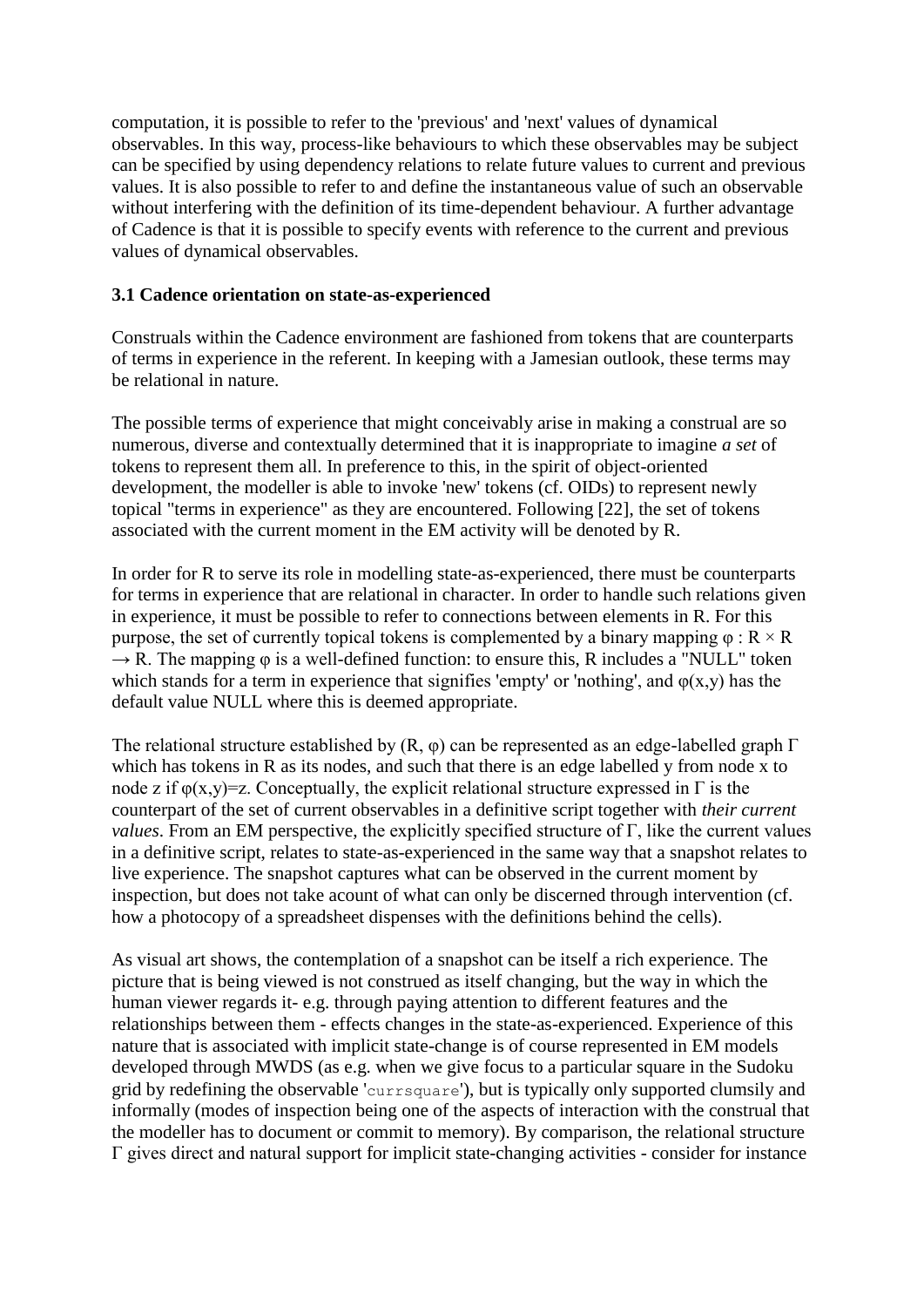how well-adapted  $\Gamma$  is for representing an experiential object like a Cayley diagram [7,8] or a look-up table that invites interpretation through inspection.

The rich snapshot of state-as-experienced that Cadence affords is complemented by two ways of expressing expectations about changes of state. To this end, the structure of the graph Γ, as determined by the mapping φ, can be specified implicitly by introducing formulae to define the nodes  $\varphi(x, y)$  for any x and y in Γ. Two modes of definition can be used - "is" and "willbe" (denoted by ":=").

An 'is' definition establishes a dependency relation similar to that which features in a definitive script. In experiential terms, it expresses an agent's expectations about the consequences of action ("if I make this change, these attendant changes will result as if indivisibly" / "if this change occurs as a result of action on the part of another agent, these attendant changes will result *as if* indivisibly"). Dependency relations of this nature have played a central role in the account of EM to date. In a definitive script, the value of an observable is expressed in terms of the values of other observables using a formula based on operators drawn from underlying algebras. In Cadence, the role of the 'is' definition is to construct *structural* dependencies within Γ. This makes it possible to specify that changing one incidence relation, as in redefining  $\varphi(r,s)$  (so that the edge labelled s emanating from the node r is now linked to a different node in Γ), will simultaneously change other incidence relations (viz. those that are specified by means of an 'is' definition in which the expression  $\varphi(r,s)$  features on the RHS).

The 'willbe' definition in Cadence has no precedent in MWDS. Its introduction reflects a different stance towards state-as-experienced from that underlying MWDS. Specifically, Cadence acknowledges a complementary - or perhaps alternative - perspective on experience of change that is in keeping with the "stream of consciousness" metaphor with which William James's name is often linked. Such a perspective can be invoked whenever it is appropriate to think of the modelling context in Figure 1 as affording stream-like observation of a linear sequential nature. The terms of experience to which "willbe" definitions are attached in Cadence are then *dynamical* in character (cf. Pope [22]) - they resemble observables that are analogue and process-like and are subject to continual change. Modelling dynamical observables necessarily entails linking discrete observations made in sequence in such a way that the time interval between observations is 'as small as possible' and in aspiration 'arbitrarily small'. The form of a 'willbe' definition then resembles that of an 'is' definition but is to be interpreted as asserting that the current value of  $\varphi(r,s)$  is the previous value of its defining formula. A 'willbe' definition makes it possible to define the current value of  $\varphi(r,s)$ in terms of its previous values without circularity.

In practising EM in the Cadence environment, the definitions that currently determine the mapping φ also determine the current state of the construal in Figure 1. The modelling activity proceeds through manipulating these definitions; as a result, φ is modified, in some cases through the identification of new terms in experience and the introduction of new tokens from R to correspond to them. As in the development of a definitive script, each redefinition of the graph Γ can signify a *refinement* of the modeller's construal of state-asexperienced or a *change* in the state-as-experienced.

The graph  $\Gamma$  is one of several ways of representing the binary function  $\varphi$  so that it can be experienced by the modeller. The special-purpose DASM notation [22] can also be used to specify the current state of the mapping φ. In the current implementation of Cadence, both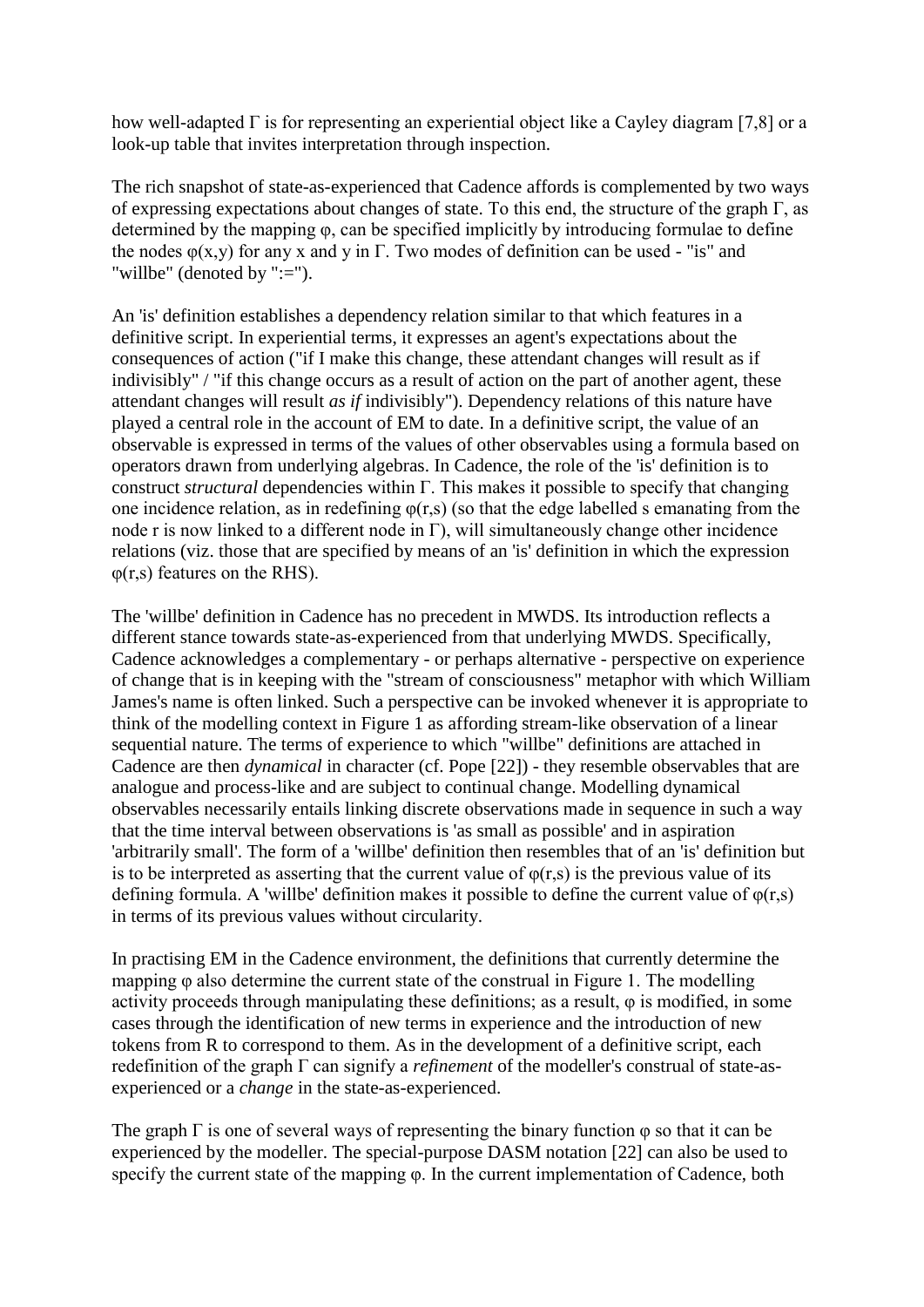types of realisation feature in the interface. In essence, the graph Γ is displayed as an inventory of nodes and their definitions organised in such a way that nodes may be anonymous and there is a link labelled y from node x to node z whenever  $\varphi(x,y)=z$ . The interpreter also has a text input window into which DASM definitions can be entered.

In EM, the character of the relationship between the construal and its referent typically changes so that the context affords progressively more scope for identifying structural relations and process-like observables. With respective reference to the notions of 'external' and the 'internal' semantic relations introduced in section 1, EM can be conceptualised as exploratory human-centred activity that proceeds in parallel with the development of a machine-like environment that is well-adapted to supporting this exploration. In MWDS using EDEN, the "machine-like environment" is typically at a quite different level of abstraction and sophistication from the actual computer hardware on which it executes (cf. Figure 1). Such an environment might take the form (for instance) of a line-drawing script that incorporates the kind of observables and dependencies that are well-oriented for shapes that resemble drawing room layouts. In that setting, the way in which the definitive script is visualised is almost always given by default on the basis that the observables in the script are of a standard type (e.g. a geometric line) with a standard realisation (e.g. the corresponding pixellated line on the display). Cadence gives the modeller to scope to craft different kinds of agents that can 'observe' suitably demarcated nodes or fragments of Γ and attach a perceptualisation to them in a manner that is suited to the characteristics of the underlying machine. The Warwick Games Design library [33] illustrates how this technique can blend customisation to the actual machine with greater power to express high-level abstractions of a machine-like character such as are associated with structures and processes.

This sketchy overview of how Cadence can support modelling state-as-experienced indicates its potential in two complementary respects: as a way of establishing machine-like environments, and as a way of enriching the experience of the modeller. Each of these themes will be developed in the following two subsections, with further reference to how the use of Cadence compares with MWDS using EDEN.

## **3.2 Conceptualising the computer as a modelling instrument**

Unlike MWDS in EM, the development of Cadence has been centrally concerned with how traditional computers actually operate, and how this can best be exploited in flexible modelling. A natural point of departure is considering how Cadence can provide a computational model to support an unconventional programming paradigm. As will emerge, the true goal in Cadence - as in EM - is a broader framework for thinking about the nature of the computer, and the role of the computer within machine-like architectures that are radically different from the classical computer.

The computational paradigm which Cadence natively affords can be described as "computation as navigation (C-a-N)". C-a-N relies entirely on interpreting structural relationships within the graph Γ. The principles of C-a-N will be sketched here with reference to how arbitrary computable functions involving booleans and integers can be evaluated (for more details, see the account in [22]).

It is initially helpful to consider boolean functions alone. In keeping with the *machine-like* interpretation of Γ, it is necessary to assume that certain nodes of Γ can be given a standard interpretation as nodes that correspond to the boolean values T and F, and these nodes are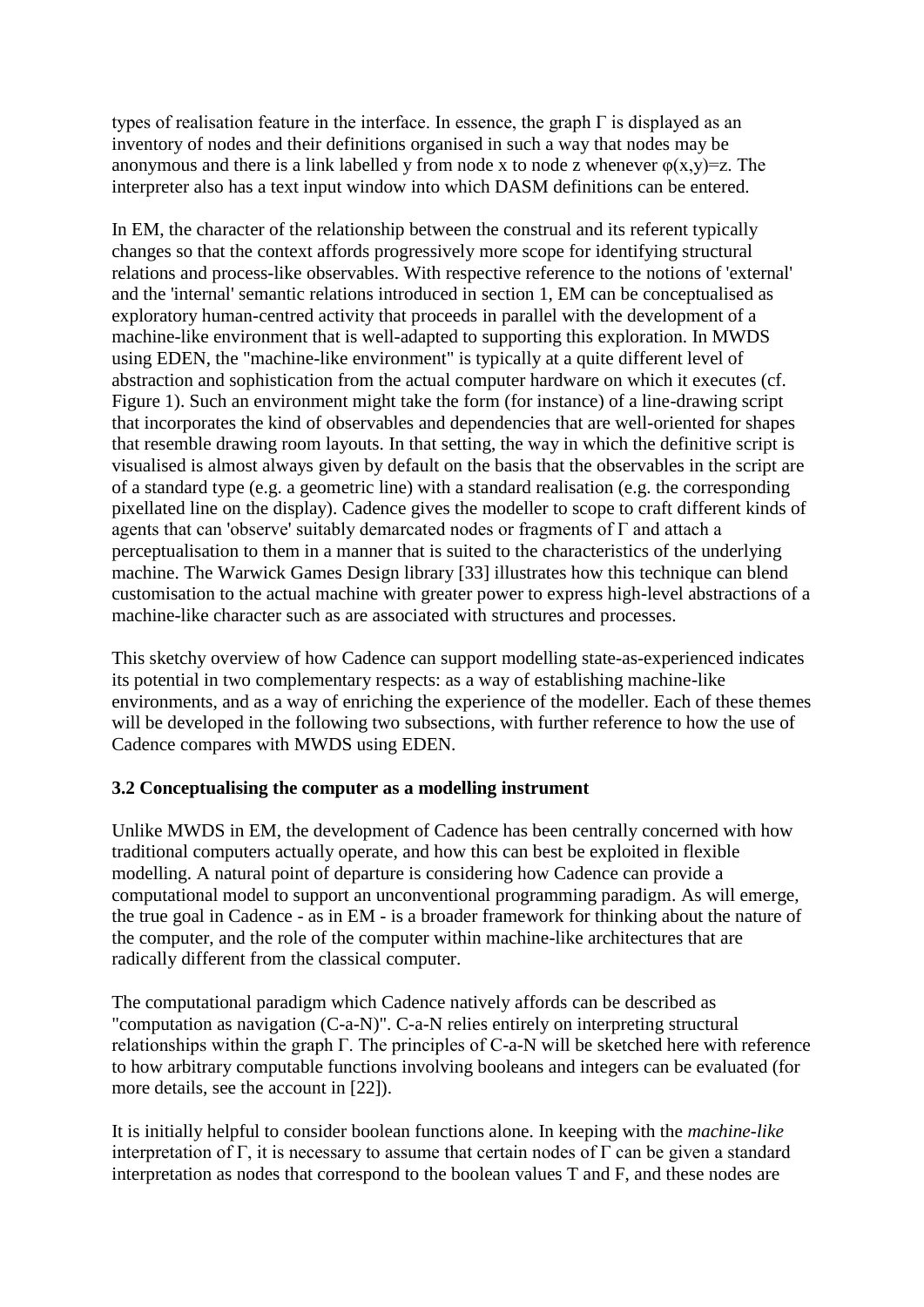thereafter to be understood as 'representing' these values. In effect, 'true' and 'false' are here being invoked as familiar 'terms in experience'. By introducing additional nodes associated with φ (true, AND), φ (false, AND), φ (true, OR) and φ (false, OR) the boolean operators can then be modelled within the graph  $\Gamma$  in such a way that "computing an AND or OR" is reduced to a matter of elementary navigation. Thus, φ ((true, AND), false) is the node 'false' etc.

The principle of choosing particular nodes in the graph  $\Gamma$  to designate values and operators on these values, and supplying a suitable incidence structure to reduce operator evaluation to navigation of the graph can be generalised. It is first necessary to create a virtual extension of the the graph  $\Gamma$  in which there is a node to correspond to each integer value as a term in experience. (There is here an assumption that each integer value is a legitimate "term in experience", though of course the degree of experiential familiarity we have with different integer values varies enormously.) As discussed in Pope [22], the incidences that are required to perform 'arbitrary length' integer arithmetic with standard operators (traced out by edges associated with the nodes  $\varphi$  (1,+),  $\varphi$  (2,+), etc) can be described within this virtual extension of the graph  $\Gamma$  - this is the approach that has been adopted in the current Cadence implementation. The essential idea behind this technique for extending the range of values and operators available to the modeller in Cadence is that of emulating a look-up table for operators, so that evaluation of an arithmetic expression can be effected simply through navigation.

It is instructive to consider the evaluation of an arithmetic expression within the "virtual extension of Γ" in experiential terms. Whilst it my be deemed possible for the human imagination to conceive the infinite incidence structure associated with integer addition, this infinite structure must be treated differently from an experiential perspective - in much the same way that a Turing Machine tape is to be regarded as *unbounded* rather than infinite. Specifically, given an arithmetic expression, there is a finite portion of Γ that has to be traced in its evaluation. On this basis, evaluation of an expression can be regarded as navigation that progressively discloses a finite portion of the infinite graph.

As discussed in [22], it is possible to frame the evaluation of more general expressions that involve conditionals (see [22], p94) and recursive definition (see [22], p150) within a similar conceptual framework. Such evaluations require dynamic virtual extension of Γ that is specific to the expression being evaluated in ways that are much more difficult to conceive as exploration of an extant infinite structure. It is also challenging to find ways to formulate such expressions, as the discussion of the sugared if-construct and of meta-relations in [22] illustrates. This aspect of Cadence has yet to be fully addressed in its design and implementation. In due course, it may be relevant to issues such as the transformation of construals to programs that is required in some applications EM [23]. In the context of this report, where the emphasis is on an experiential account of Cadence, it has only peripheral interest.

In its full generality, the C-a-N treatment of functions is in the tradition of the classical universal Turing machine - it aims to show how in principle any computable function can be abstractly computed in the Cadence environment. From an EM perspective, there is no propect of framing a generic way of modelling state-as-experienced that is based on such an abstract computational foundation. The experimental introduction of computable functions as putative 'observables' was first explored in MWDS, when "a definitive notation for functions" was developed (cf. the admira prototype for specifying Miranda functions in a definitive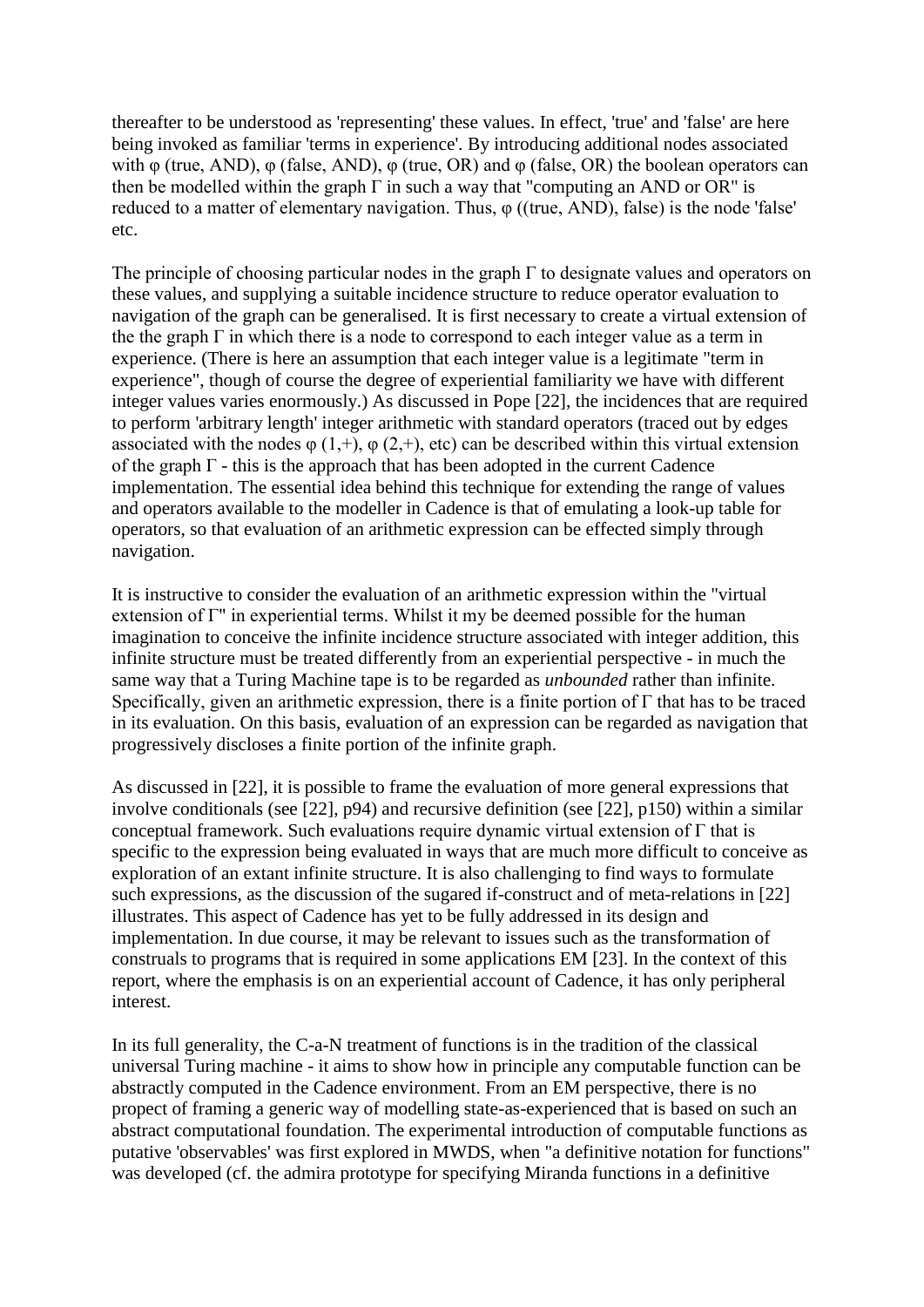script [27]). Though this at first appeared to be a powerful step towards enhancing the power of EM so that it could conveniently be used to construct any computable function, the correspondence in experience that is characteristic of EM (cf. Figure 1) is not respected by extending MWDS in this way. Showing that any abstract computation can in principle be carried out within the Cadence environment is equally irrelevant to the principal goals of EM. What calls these constructions into question as vehicles for EM is the difficulty of connecting such a construction to the modeller's current experience as envisaged in Figure 1. In effect, the difficulty of admitting either treatment of computable functions into EM is related to the fundamental implausibility of "formalising experience", whether this is ventured through a precise account of functionality as implemented on the computer or of functionality as conceived by the model-builder.

In the classical approach to computation, there is a strong separation between the abstract computational semantics and the concrete entities within the application domain to which this computation ultimately relates. In building construals in EM, the semantic relation between the construal and the referent is shaped with direct reference to experience at all times, as depicted in Figure 1. A powerful feature of Cadence is that provides a richer metaphor for state that a definitive script in which both structural and dynamical features can play a more immediate role. The issue of how Cadence gives support for grounding of semantics is further discussed in section 3.4.

As far as EM is concerned, the most important role for the elegant conceptualisation of expression evaluation in Cadence discussed above is in relation to creating a model of a computer-based system that is directed at capturing state-as-experienced. The core notation underlying Cadence ("DOSTE") was originally conceived as the basis for an alternative operating system. Cadence observables are accordingly well-suited to describing the current state of the machine and peripherals. For instance, there are dynamical observables in Cadence that correspond to the current status of the mouse buttons, and these can be used to express the notion of a mouse-click as an event:

```
 @mouse = (@root input mouse buttons);
 .mousedown := {@mouse left};
 .mouseclick is {.mousedown and (@mouse left not)};
```
The interpretative behaviour of the machine can be controlled through explicit observables, as can the interface to the modeller. In principle, the file system itself can also be represented within Cadence.

When used in conjunction with models of devices, arithmetic expressions framed in Cadence provide a powerful way to model different kinds of machine architecture. The intimate connection that can be made between computation by navigation and computer hardware is illustrated by the way in which 4- and 8-bit integer adders can be emulated in Cadence (cf. the calculator in Cadence study developed by David Evans for WEB-EM-7 in 2010-11). The integration of boolean and integer expressions in this exercise highlights the coherence of the internal representations that can be achieved within Cadence (to be contrasted with the complexity of the dependency structures needed to communicate between different definitive notations in EDEN). It also has clear potential for exploitation on concurrent architectures.

A prominent theme in EM is that the crafting of a "virtual machine" can be regarded as a crucial aspect of complex computing systems development [10]. EM activities that are at first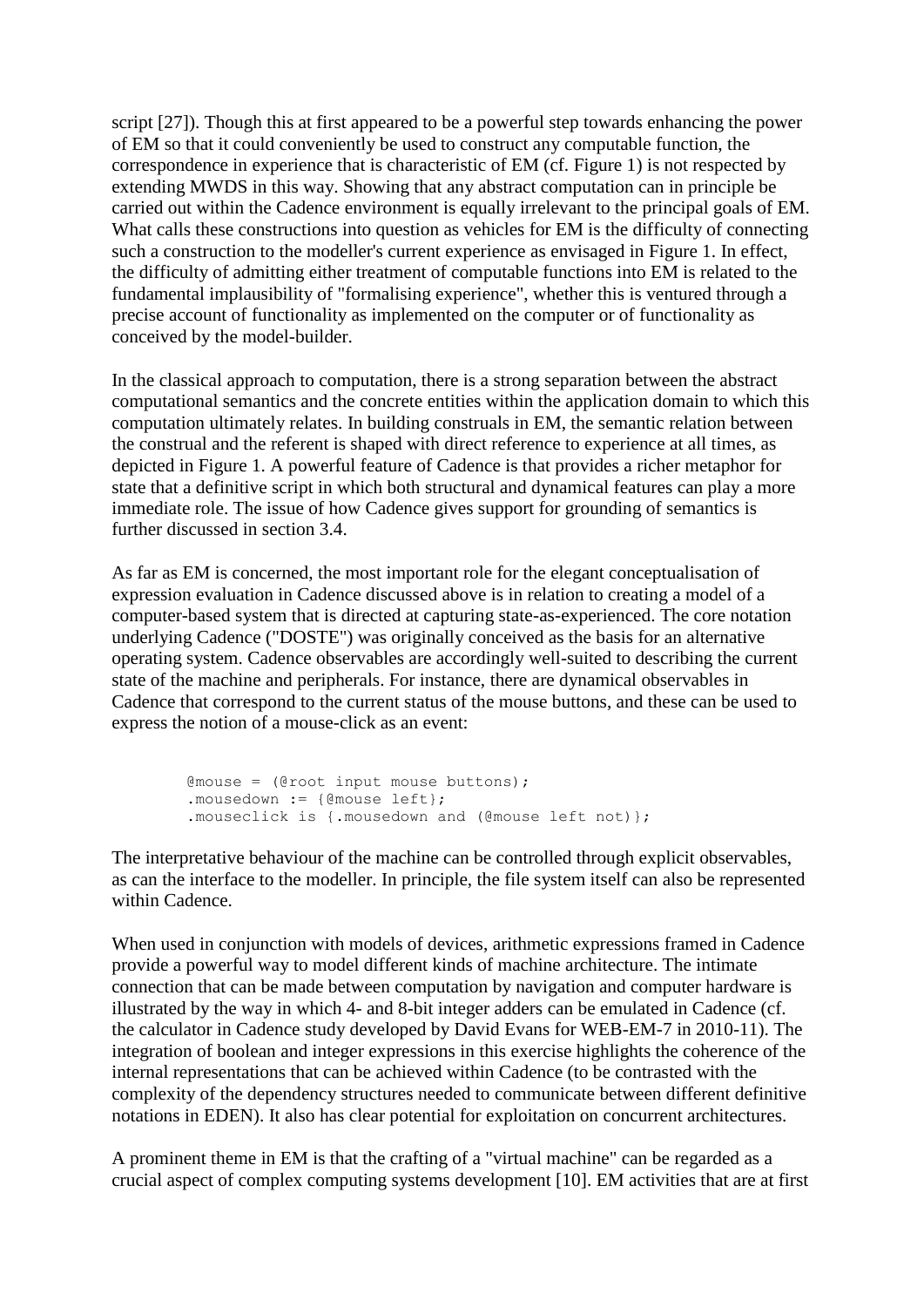exploratory and experimental lead to the identification of ways in which processors and devices can be configured so that they conform to predictable stimulus-response patterns - in this way, they lay the platform for further experiment and exploration that can address the high-level modelling objectives more clearly and directly. A feature of EM is that the 'virtual machine' that is developed in this way evolves as the modelling activity proceeds and must as far as possible always be open to revision and extension. By its very nature, Cadence is exceptionally well suited to this engineering task.

In EM, two quite different kinds of observable are represented within this development of this 'virtual machine'. There are those observables that reflect built-in characteristics of the underlying hardware devices that cannot be negotiated. There are others that are manufactured by the modeller through configuration of these devices and the management of the interactive context surrounding them.

In MWDS with EDEN, the operators supplied by standard definitive notations can be seen as built-in to the modelling instrument, and to be viewed as oracles by the modeller - that is to say, without reference to how they may actually be implemented. (Consider the way in which, in some contexts for EM - such as pertain when the construal is made without using the computer, the functions are not computed but are implicit in the modelling medium.) When additional functions are introduced by writing procedural code in EDEN (that is to say, by invoking orthodox programming techniques not within the scope of EM activity), this is then best conceptualised as adding to the repertoire of oracles that can be deployed. An advantage of modelling with reference to these standard operators as a base for the virtual machine is that they have an objective status for the participants in the modelling activity and promote effective communication between them. Even prior to the modelling activity, the interpretation and visualisation of standard algebraic data types is already an established part of the 'shared understanding'.

The drawback of basing the modelling exclusively on such standard types and operators is that this constrains the modeller, who may not be able to develop the structures, processes and metaphors that are best suited to the application and matched to the physical characteristics of the computing technology. Whilst it has been possible (at least at the level of proof of concept) to use MWDS in EDEN to devise operations in exceedingly subtle ways (consider e.g. the way in which heapsorting can be traced to its primitive observational roots through MWDS [12]) and to link EDEN models to hardware devices such as keyboards and wiimotes, potential extensions to the virtual machine of this nature come at a heavy cognitive and computational cost.

In Cadence, the base for the virtual machine is much better oriented to the modeller's cognitive requirements and to the nature of the diverse underlying architectures as these may be encountered in an EM application. A key concept is that the agencies that operate in an arbitrary computer-supported environment can be modelled in Cadence with reference to state-as-experienced, and that these models can be "glued together" in creating the virtual machine. As has been illustrated (e.g. in using Cadence in the design of computer games featuring sophisticated graphics and exploiting wiimotes, and by prototype models for a video wall and sound generation (cf. [22] Chapter 5) being able to develop structural and dynamical observables that are well-matched to the characteristics of these agencies is crucial. This approach promises to support EM by delivering greater intelligibility, flexibility and efficiency. The aspiration is to exploit Cadence in integrating a wide range of devices and software utilities, enabling communication and conceptualisation between components that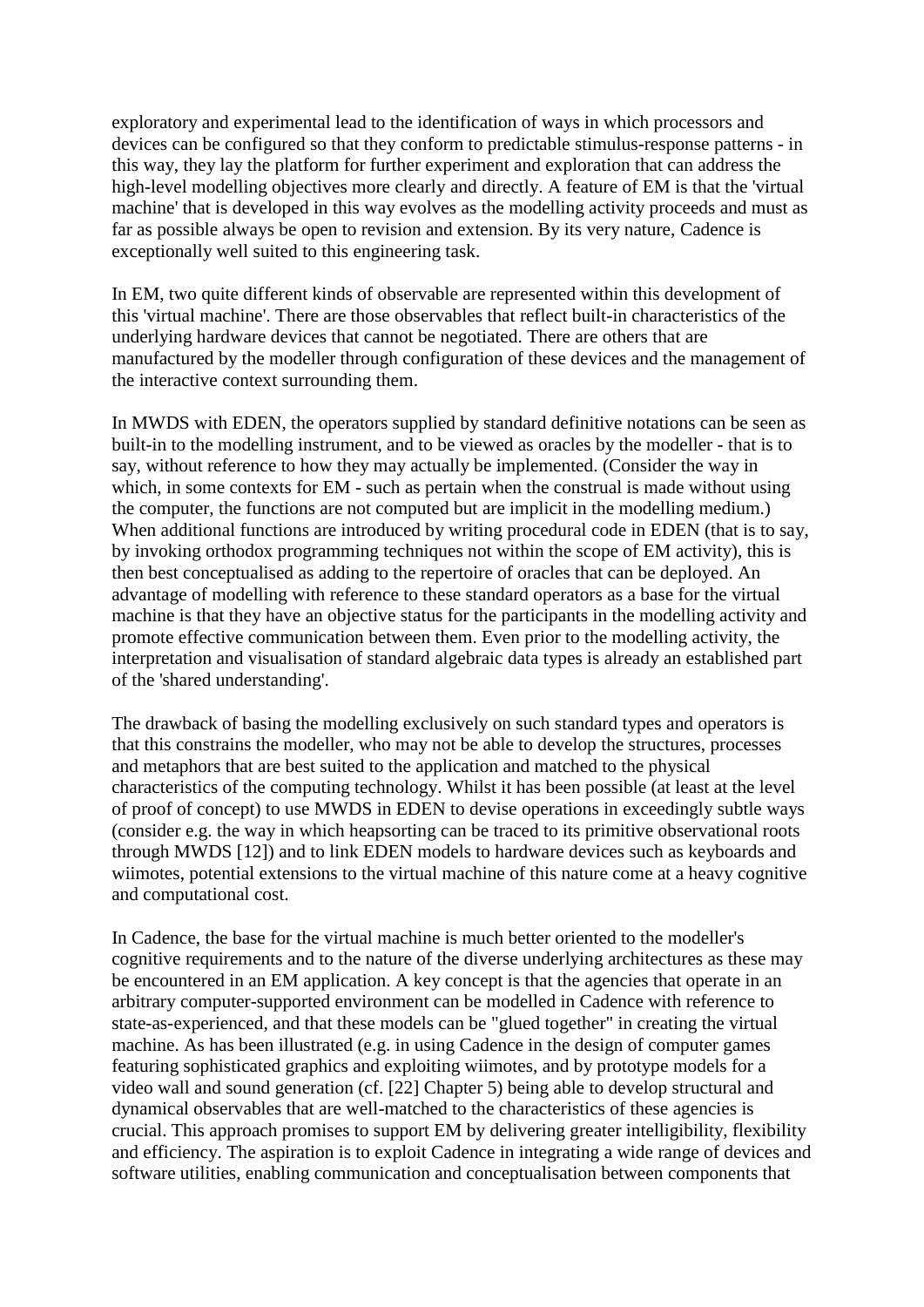exploit different computational paradigms, and providing diverse and pluggable interfaces for the modeller.

# **3.3 A helpful analogy**

The kind of support that the Cadence environment affords for EM is radically different from that given by MWDS. It nature is also (by comparison with MWDS) as yet little explored in practice. This makes it difficult to develop a clear understanding of the relationship between Cadence and MWDS. This section aims to address this difficulty by introducing an analogy between Cadence and EDEN as instruments for EM and instruments that can be used for making music.

A natural parallel may be drawn between the computing environment supplied by EDEN or Cadence and an instrument. One aspect of an instrument is concerned with giving the instrumentalist control over the effects that are generated. This involves a particular kind of interaction with the instrument (cf. "tuning the piano / setting up the computer display") that is different in nature - and complementary - to characteristic use of the instrument (cf. "playing the piano / using the computer"). An important consideration in playing an instrument is the extent to which the instrumentalist is able to engage with the characteristics of the instrument itself (e.g. the pianist is not expected to - and cannot whilst playing, or perhaps even in principle - retune the piano). Cadence is intended to provide an environment that has the qualities of a 'plastic' instrument, where the instrumentalist can both play and adapt the instrument - possibly even in the process of playing. By comparison, a definitive notation within the EDEN environment resembles an instrument that lacks plasticity, so that in MWDS the flexibility and expressivity to which EM aspires stems from the way in which their use is coordinated by the modeller.

Some of the ways in which Cadence might assist the modeller achieve these goals are illustrated by considering the challenges to comprehension posed by the EDEN-based Sudoku construal at [32]. In interacting with the construal, the modeller is obliged to manipulate a space comprising some five thousand explicit observables. These observables are only loosely structured through the use of lists; in addition to this, the modeller must hold in mind many auxiliary features of the state that are not so explicitly represented in the script. Whilst the explicit observables have traditional values, it is clear that in some contexts, the modeller conceives them as having other significance - they may be attributes of objects (e.g. the observables associated with a cell in the grid), or in effect references to objects (e.g. the middle region of the grid). Over and above this, there are meta-properties of the interaction with the construal that are associated with different contexts for observation, modes of agency, and foci of attention. Being able to employ Cadence to introduce object-like structures can reduce the cognitive load on the modeller, and potentially enable the modelbuilding to address more complex issues that are beyond the scope of what EDEN can support. For instance, it would be valuable to be able to record, reference and recall partial solutions in a convenient manner.

The fact that Cadence has the qualities of an operating system and incorporates such a comprehensive model of the computer state is most helpful in this management role. For instance, a common device in managing EDEN construals is use of the file system as an auxiliary resource for representing and manipulating state - setting up a model typically involves the systematic introduction of a family of files in a prescribed order that is recorded in a run file. Changes in context, focus of attention, and agent perspective are then effected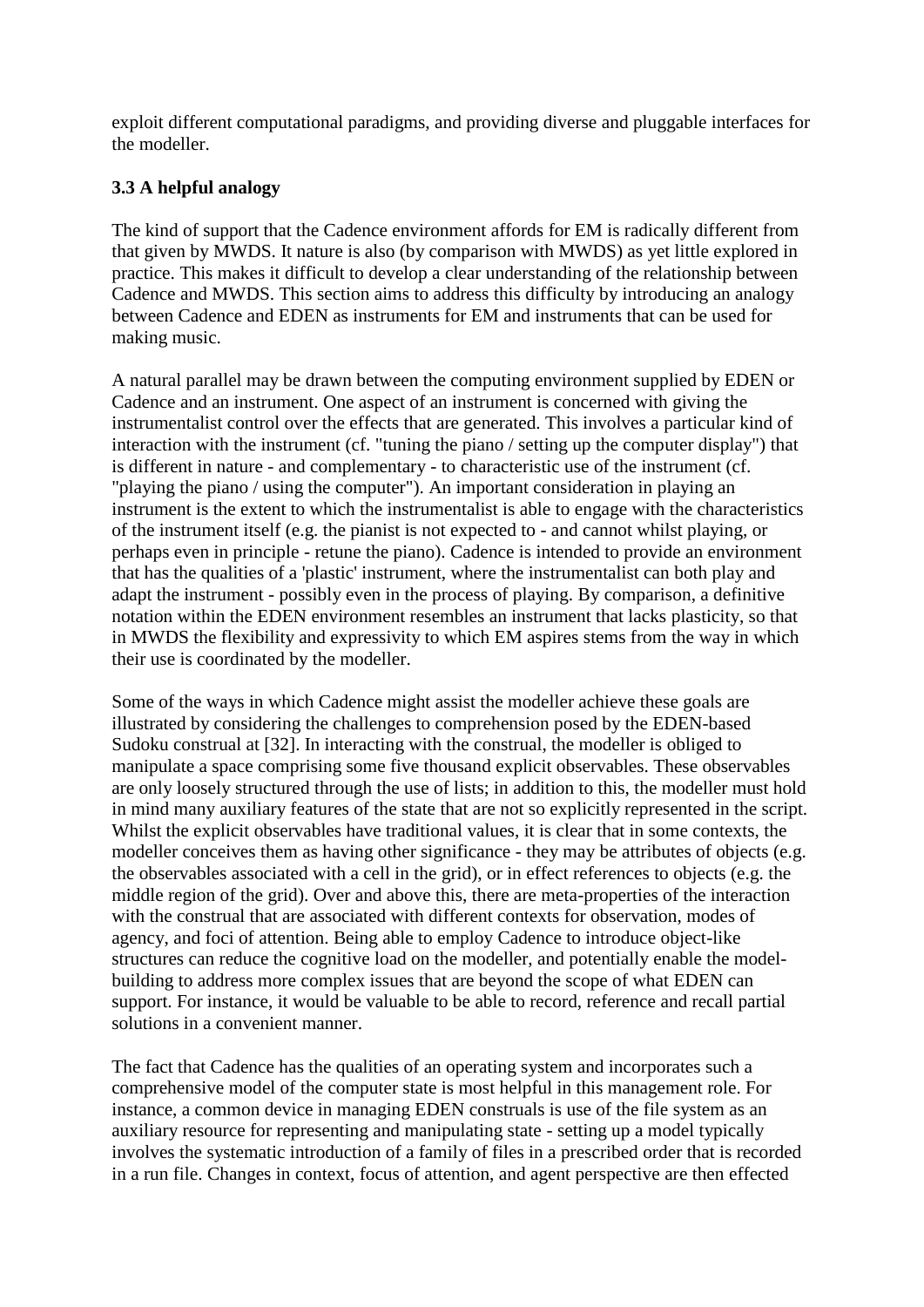by introducing new files of definitions. Being able to integrate these files into the core modelling environment, as envisaged in Cadence, eliminates potentially overwhelming problems of establishing, maintaining and recalling a coherent file organisation for a construal. A complementary issue is maintaining the computer environment itself so that it serves the appropriate instrumental role for the human agents who interact with it. Certain construals have to be "tuned" for instance, in order to change state at an appropriate pace (a feature that is much in evidence in particular when running an older model on new hardware): having standard representations for these parameters within the modelling environment, as in Cadence, gives human interpreters direct control over them.

In their role as modelling instruments, both EDEN and Cadence present an interface through which the modeller can conveniently manipulate and view the state of the construal. That is to say, in addition to experiencing the construal as (e.g.) a screen display the modeller must in some way simultaneously experience the current state of the definitive script or the binary function φ that describes this perceptualisation of the construal. With reference to a Jamesian account, the modeller will be aware of terms in experience that do not belong to the external semantic relation but have only internal significance for moulding the construal.

In Cadence, the nodes of Γ typically correspond to terms in experience with external significance. The edges of Γ, in contrast, in general do not. By way of clarification, in stateas-experienced, terms are given in association with myriad potential relations that may or may not be registered as significant as-of-now (consider for example the pairs of objects in your current field of vision, and distances between them). The role of the function φ thus directly relates to the computer *as an instrument* - enabling the modeller to refer to the implicit conjunctions between terms-of-experience that may acquire importance in the current context (consider how the relation between two objects, hitherto unremarked, becomes topical when one is about to collide with another). An interesting parallel may be drawn with the way in which the generators are chosen in specifying a Cayley diagram for a group, and the way in which this choice can illuminate the group structure and make it possible to reference group elements conveniently.

To appreciate the full subtlety of the experiential considerations involved in giving tool support to EM, it is helpful to make an analogy between EM and music making. In this analogy, a definitive notation may be seen as the counterpart of a particular species of orchestral instrument, and the values within its underlying algebra as musical sounds that can be generated by playing this kind of instrument. An observable associated with the definitive notation is then the counterpart of a specific instrument within the appropriate family. With this interpretation, MWDS is the counterpart of composing and performing orchestral nusic, with the modeller cast in the roles of composer and conductor.

Invoking this analogy, Cadence resembles a synthesiser, whereas EDEN has more of the characteristics of an orchestra. The synthesiser can serve directly both to generate new sounds and to imitate the sound of existing instruments; with investment in interfaces etc it can then readily supply new instruments and emulate traditional ones. The orchestra, by comparison, is based around well-established instruments whose individual characteristics are not negotiable in the same way, and the generation of sound from the orchestra necessarily requires great human investment of effort on the part of skilled instrumentalists aimed at the overall coordination of potentially ill-matched effects.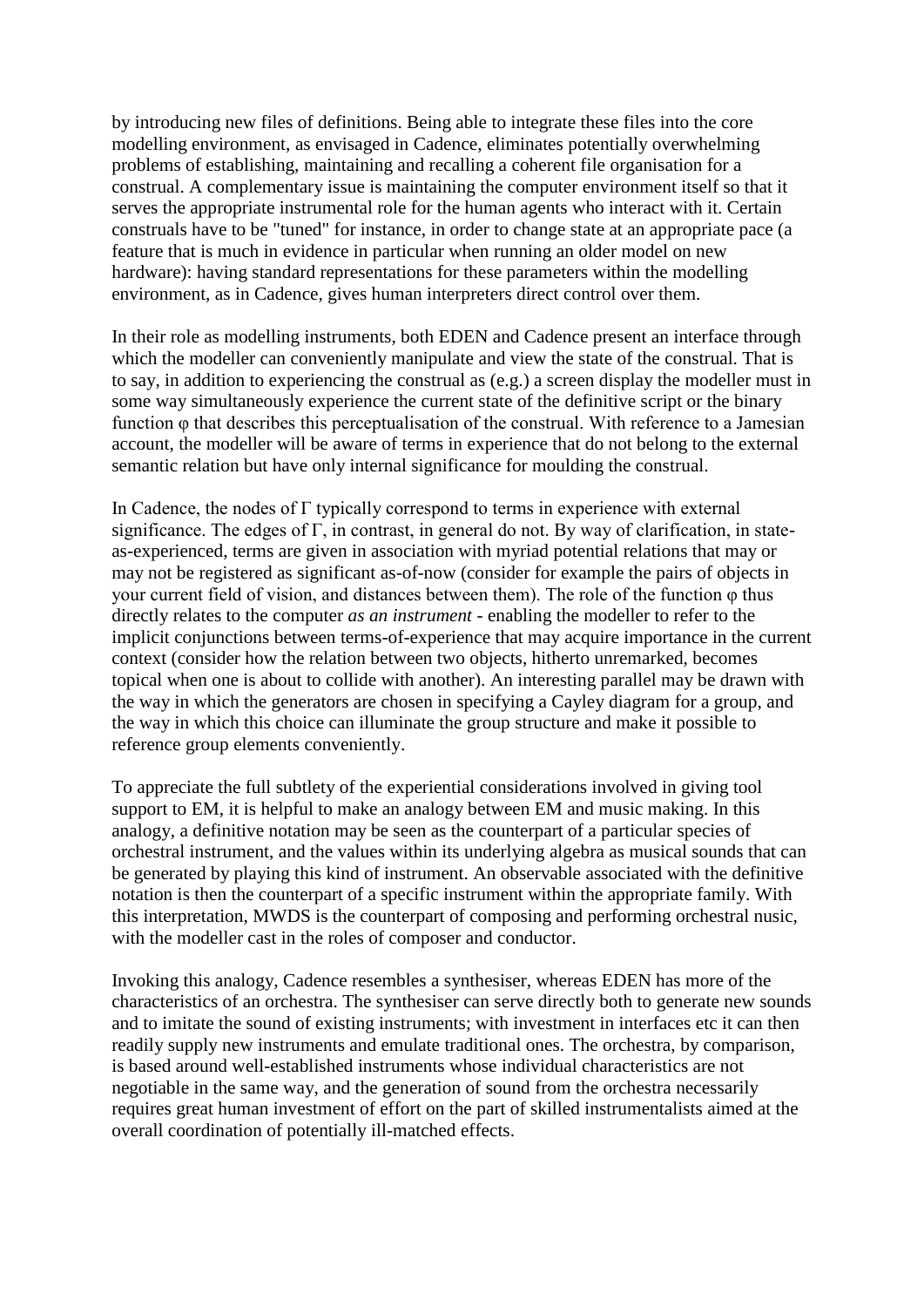As a modelling environment for developing EM construals, Cadence has a versatility comparable with that of the synthesiser as a means of generating musical sound. A few illustrative examples hint at the rich interpretative possibilities, but a full exploration of how this analogy can assist the conceptualisation of EM activities is left to the reader's imagination. Modelling with the Abstract Definitive Machine (ADM) [11] may be viewed as resembling orchestral rehearsal. Cadence affords connections between what might be conceived as independent instruments that may be likened to the use of a sound mixer for an orchestra in the recording studio , in contrast to EDEN which resembles a live orchestra that offers no alternative to human mediation in connecting the sounds of different instruments. Cadence accordingly gives the modeller more control over the modelling experience, promising more consistent results in exercising a construal, whereas MWDS with EDEN emphasises that interaction with a construal has the qualities and hazards of a 'live' improvisation or performance. But the comparison between Cadence and MWDS as a vehicle for EM must go beyond the conceptual frame that is familiar from MWDS.

The full force of the analogy between the capabilities of Cadence and a synthesiser is only appreciated by recognising that there is no obligation in synthesising music to conceive sounds as generated by a body of instruments in the conventional sense (compare a synthesiser with a traditional pipe organ, which also provides a means to coordinate a collection of instruments whose characteristic sound cannot be altered). From the perspective of the composer of electronic music, whose primary interest is in the effects that can be created using the synthesiser, there is something artificial about conceiving a composition on the basis of devising and coordinating the interaction of conventional instruments. Taking this approach does not do justice to the fundamental conception of the synthesiser, which arguably merits an alternative style of composition that is oriented to its particular exceedingly general and flexible mode of representing musical sounds. The synthesiser makes it possible to specify musical sounds directly with reference to their physical description as wave forms that vary over time. The composer is then able to take control of the way in which these wave forms are combined and shape their physical and temporal characteristics. In this same spirit, Cadence affords richer means than MWDS both to contrive and to connect the counterparts of terms in experience.

## **4 Comparing and contrasting Cadence and MWDS in EM**

This section concludes the discussion of Cadence as a vehicle for modelling state-asexperienced by summarising and elaborating some of the key ideas introduced in previous sections, and re-examining them from the perspective of a modeller familiar with practising EM using MWDS.

The synthesiser-orchestra analogy is helpful in getting a conceptual grasp on the relationship between modelling state-as-experienced using Cadence and using MWDS. The thrust of modelling with definitive scripts is to create instruments ("definitive notations") and coordinate their use in a distinctly messy human fashion. In this approach, the values of the observables (preconceived in association with the underlying algebras) are already engineered and familiar to the modeller. The Cadence approach to modelling state-asexperienced is radically different from modelling with definitive scripts in that it is not primarily rooted in establishing relations between terms in experience and *'values'* (though relations of this nature can be invoked). The intention in Cadence is after all to give computer support to the much richer range of relations between terms in experience that have to be handled informally by the modeller in MWDS (consider for instance: the relations that are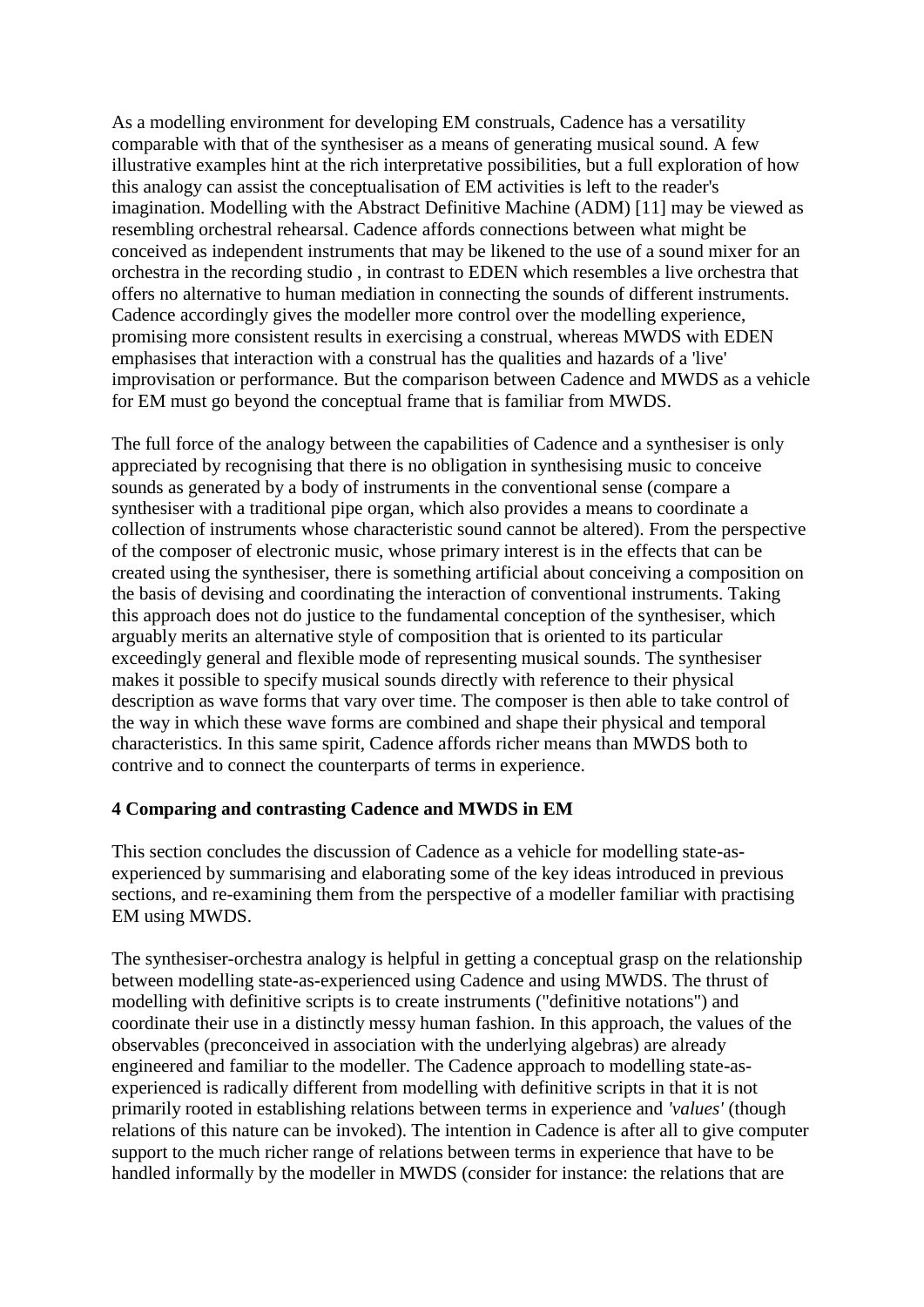implicit in the syntactic forms of observable identifiers - both user-contrived and automatically generated in a definitive script; the coincidental relationships that are apparent in visualisation - as in the visual proximity and configuration of points and lines that make up a Donald object such as a digit; the relations that - to a limited extent - are expressed in higher level notations such as Donald and Scout but disguised or discarded in the translation to Eden). In the same way that electronic music synthesis was introduced as a new paradigm for 'making music' that can dispense with the traditional conception of 'established instruments' - and indeed the whole conception of 'instrument', so Cadence subverts the idea of 'a standard value' - and indeed the very idea of 'a value' itself. In effect, Cadence favours a conceptualisation in which all terms in experience are understood with reference to relations that need not necessarily be of the same nature as observable-value relations.

This reorientation towards relations in Cadence is evident in the way that the graph  $\Gamma$  can itself (e.g. as in the graphical user interface in the current implementation) serve as a metaphor for state-as-experienced. In the first instance, the graph  $\Gamma$  already reflects a different stance on the idea of an *observable* as this is represented in MWDS. As discussed in section 3.1, each node of Γ corresponds to a term in experience, but not all nodes may be conveniently interpreted as observables with a conventional value or status of the kind that is expected in MWDS. With reference to the mapping  $\varphi$  :  $R \times R \rightarrow R$ , there are three ways in which a specific node  $\alpha$  features in  $\varphi$  - in relationships of the form  $\varphi(\alpha,*) = *$ , of the form  $\varphi(*, \alpha) = *,$  and of the form  $\varphi(*, *) = \alpha$ . The nature of the semantic relations, both internal and external (cf. section 1), in which the token r can participate depends on how it features in all these three templates for relations. By way of a simple illustration, with reference to section 3.2, the node 'true' that is given the standard interpretation as the boolean value T and the node φ(true, OR) will feature in characteristic ways in relations of the above templates in a Cadence model. There will be a directed edge labelled 'true' in Γ that connects the node φ(true,OR) to the node 'true' for instance. There will be expressions matching the template  $\varphi$ (\*,true) = \* in all conditional expressions. Nodes such as  $\varphi$ (true,OR) and  $\varphi$ (1,+) do not have a value or status in the traditional sense - this is reflected in the way in which they feature most prominently in relations of the form  $\varphi(\alpha,*) = *$  amongst the three relational templates above. A different kind of observable that is likewise uncharacteristic of MWDS might be a node 'name' that was introduced to the Cadence environment to attach a textual identifier to each node, which would then feature as a generic attribute of a node in relations of the form  $\varphi(*, \alpha) = *$ .

In [22], Pope uses 'observable' to refer specifically to the occurrences of r that match the template  $\varphi(*, \alpha) = *$ , or equivalently correspond to an edge in Γ that is labelled by the node  $\alpha$ . The rationale for this is that an expression of the form  $\varphi(*, \alpha) = *,$  such as  $\varphi(c,r) = v$  can be naturally interpreted as 'in the context c, the observable r has the value v'. The association of v with a *value* in connection with a relation on the template  $\varphi(*,*) = v$  reflects the idea that  $\varphi(c,r)$  is being assigned a meaningful term in experience - something that is familiar and generic (such as 'true' or '2') which has an interpretation independent of this specific setting for its use. In MWDS, this notion of 'terms in experience that are familiar and generic' is elaborated by invoking underlying algebras with richer values that admit standard interpretations; it has also been developed in such a way that such terms in experience can be dynamically crafted in the context of the modelling activity. In this report, it will be convenient to acknowledge that all terms in experience that have counterparts in  $\Gamma$  can be deemed to be 'observables' in a generalised sense (cf. the discussion in Section 2), but that unlike observables in MWDS - their 'status' will be determined by the relations matching *any* of the three templates in which they occur. (This alternative choice of terminology does not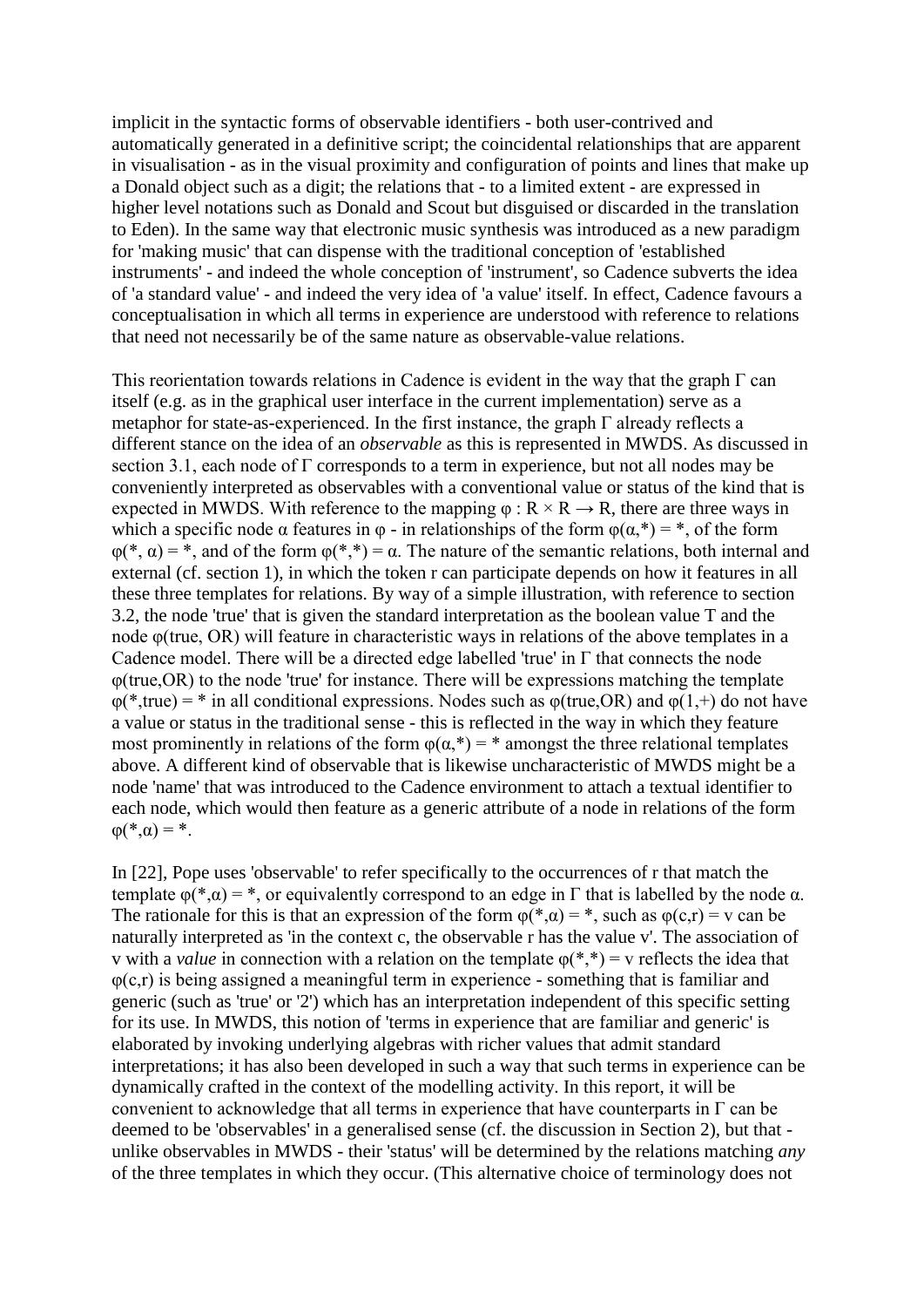have serious semantic implications, since knowing the occurrences of  $\alpha$  that match the template  $\varphi(*, \alpha) = *$  for all nodes explicitly determines the edges of  $\Gamma$  and thereby implicitly determines its nodes.)

Generalising the notion of observable enables the modeller to express dependencies that are difficult to capture in MWDS with EDEN. For instance, it is possible to make a good construal of a notion like "the next customer", for which the characterising observables are of a different nature from the personal attributes of the customer themselves, and where it is appropriate to introduce an observable that has the status of a selector of a "person id" rather than a comprehension of personal characteristics. It is also possible to model the way in which (e.g.) switching the specification of a gender observable from "male" to "female" changes the content of a selection of people from "brothers" to "sisters". Modelling such relations in MWDS with EDEN is by comparison both inconvenient and inelegant: it involves introducing operations on lists that are described in procedural terms. It also introduces technical and conceptual problems where referencing and redefining the components of functions that return lists is concerned.

A fundamental issue in EM is the manner in which the conjunctive relations that link a construal to its referent are grounded. In MWDS, the key element that makes it possible to infer the correspondence between observables in the construal and observables in the referent (and indeed to experience the conjunction between corresponding observables, in much the same way that we connect the cells in a column in a spreadsheet with the marks of individual students on a particular module) is the dependency between observables set up within the script. It is on this basis that the modeller is able to regard an observable with a familiar and generic value - e.g. a point or line - as the counterpart of an observable in the referent, such as a corner or a wall of a room.

In generalising this principle to construals within the Cadence framework, it is helpful to revisit the discussion in Section 3.2. As explained there, the graph Γ differs from a definitive script in that, when viewed in snapshot, it admits richer forms of interpretation by inspection. (Compare the way in which a graph of the dependencies amongst the observables that feature in a definitive script - such as might be generated using the Dependency Modelling Tool [30] - gives insight into the interpretations of the observables.) Whilst the observables in a definitive script have a standard visualisation that can be routinely generated and automatically maintained by built-in agents, the precise nature of the perceptualisation of observables in  $\Gamma$  is intentionally much more a matter for the modeller. The modeller is responsible for crafting the internal semantic relation: for instance, laying out the nodes of Γ so as to assist comprehension by inspection, and confirming that changes to the incidences in Γ affect its perceptualisation in a predictable way (cf. the way in which data is organised in the rows and columns of a spreadsheet).

Similar principles apply to the moulding of the external semantic relation that conjoins the construal to its referent in the modeller's experience. Subject to incorporating standard observables (such as booleans, integers, operators and observables that reflect the state of the mouse or the GUI etc) that relate to the underlying machine, the way in which the structure of  $Γ$  is interpreted is also for the modeller to determine - in some instances, a node  $α$  in a relation of the form  $\varphi(\alpha,*) = *$  might be interpreted as referring to a *context*, in another to an *object*, and in a third to a *function* for example. In engineering the conjunction between experience of the construal and experience of the referent, the key principle used in MWDS still applies: the modeller ensures that the dependencies that are disclosed in the construal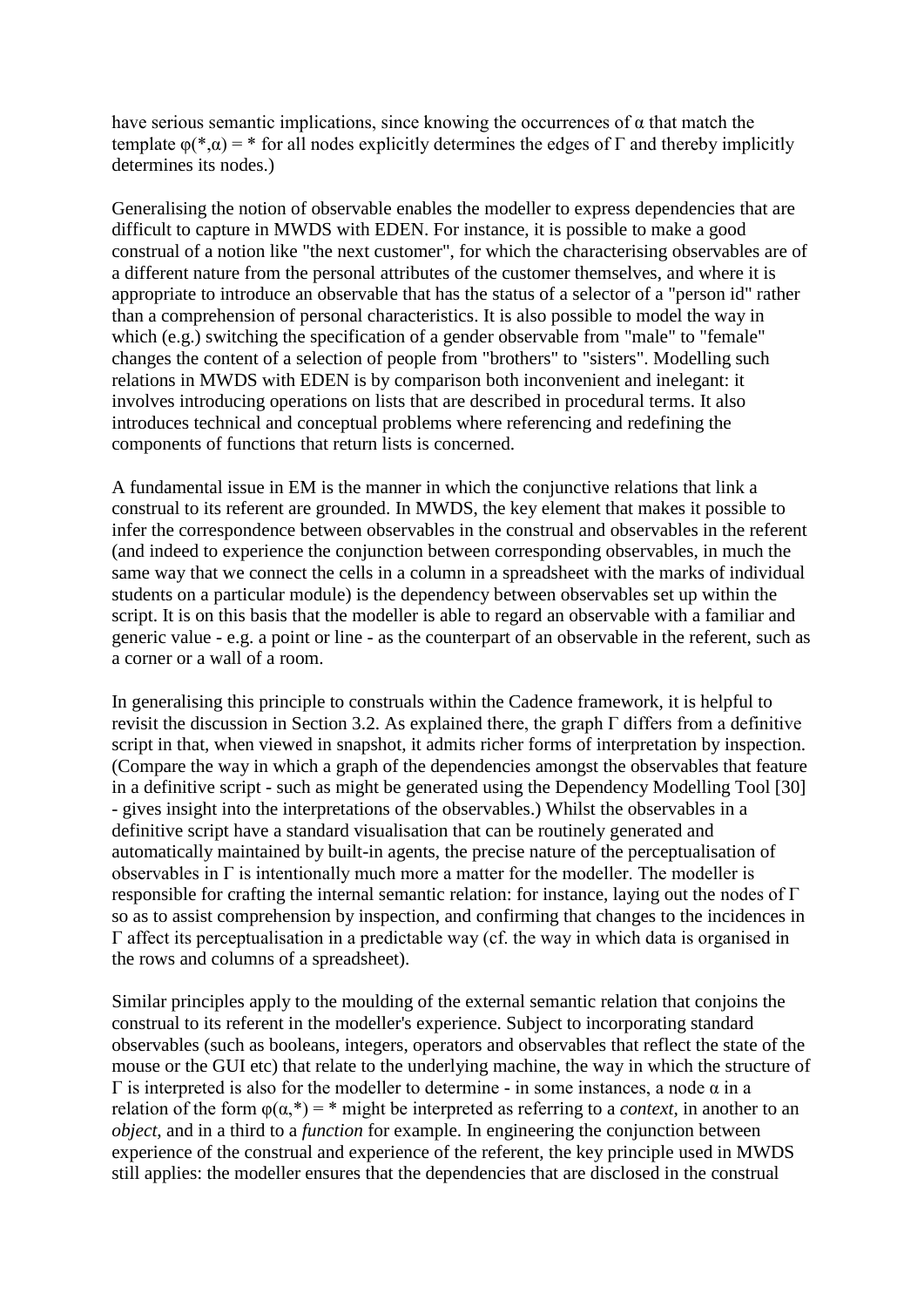when some element of the structure of  $\Gamma$  is redefined are matched to the dependencies disclosed in the referent. But over and above the spreadsheet-like correspondence between values of observables that are linked by dependencies, the modeller is also able to observe whether expectations about relationships that can be read from a snapshot of state using "look-up" are confirmed, and to observe whether there are counterparts in the construal of structural and dynamical relations in the referent.

Where modelling state-as-experienced is concerned, a remarkable quality of the graph representation afforded by  $\Gamma$  is that it does not attach a specific absolute characterisation to an observable. That is to say, the observable β is being viewed as 'resembling a place' when we consider an edge emanating from it in Γ, as 'resembling an discriminator' when we consider it as the label of an edge; as 'resembling a value' when we consider it as the endpoint of a directed edge. This addresses a fundamental problem that besets the use of definitive scripts viz. that an *identifier* on the left-hand side of a definition is categorically quite distinct in character from a *value* on the right-hand side of a definition. It also deals with a critical problem that arises in making a satisfactory metaphorical representation of what we experience: the fact that one-and-the-same-thing can be viewed 'simultaneously' in a multitude of different ways. For instance, at this moment I can conceive the "number 12 bus" as an abstract service independent of any specific instance, as a means to travel from my home to the university, or as a physical entity that has just now stopped outside my window. To appreciate the full subtlety of the semantics that contextualised interpretation of the graph affords, it is helpful to consider yet other modes of observation, such as 'all the edges in the graph that are labelled by  $\beta'$ , 'all the labels of edges emanating from  $\alpha'$  and 'all the endpoints of edges emanating from  $\alpha'$  etc. Viewing the graph  $\Gamma$  from many perspectives in this fashion makes it possible to lay the foundation for expressing richer types of conjunctive relation than definitive scripts alone can support. This is in keeping with the plurality of possible interpretations that co-exist in immediate experience, as vividly conveyed by James's 'dried human heads with which the Dyaks of Borneo deck their lodges' metaphor cited in Section 2.

Through modelling state-as-experienced with reference to the *structure* of the graph Γ, Cadence promotes a holistic perspective on experience. This is best appreciated by looking more critically at the way in which - and the extent to which - state-as-experienced is expressed in definitive scripts. Science and conventional programming encourage us to think of state in predominantly quantitative terms. Though we may experience the amount of water in a beaker or the distance between two objects as a relation between terms, a characteristic move in capturing this experience is to attach a numerical value to terms ("the volume of water" / "the length of the line between the two nearest points on the objects"). The use of definitive scripts, based as it is on the idea of underlying algebras of values, is strongly influenced by this approach to representing state. Pope's key insight (which has guided the development of Cadence) is that modelling with definitive scripts relies upon principles that in some respects represent a shift away from the 'pure' experiential perspective that Figure 1 suggests.

To elaborate, as James's account of "the world of pure experience" makes clear, concepts such as "integers" and "arithmetic operations" must be construed as themselves sophisticated products of experience. When we see the water in a beaker, we do not directly experience the 0.56 litres that we might attach to its volume in a definitive script. The very process of 'setting up the observational framework' within which we can determine what a "litre" is and how a quantity of liquid can be measured is itself contingent on a modelling activity that can be conceived within the framework of Figure 1, but is conceptually prior to the modelling of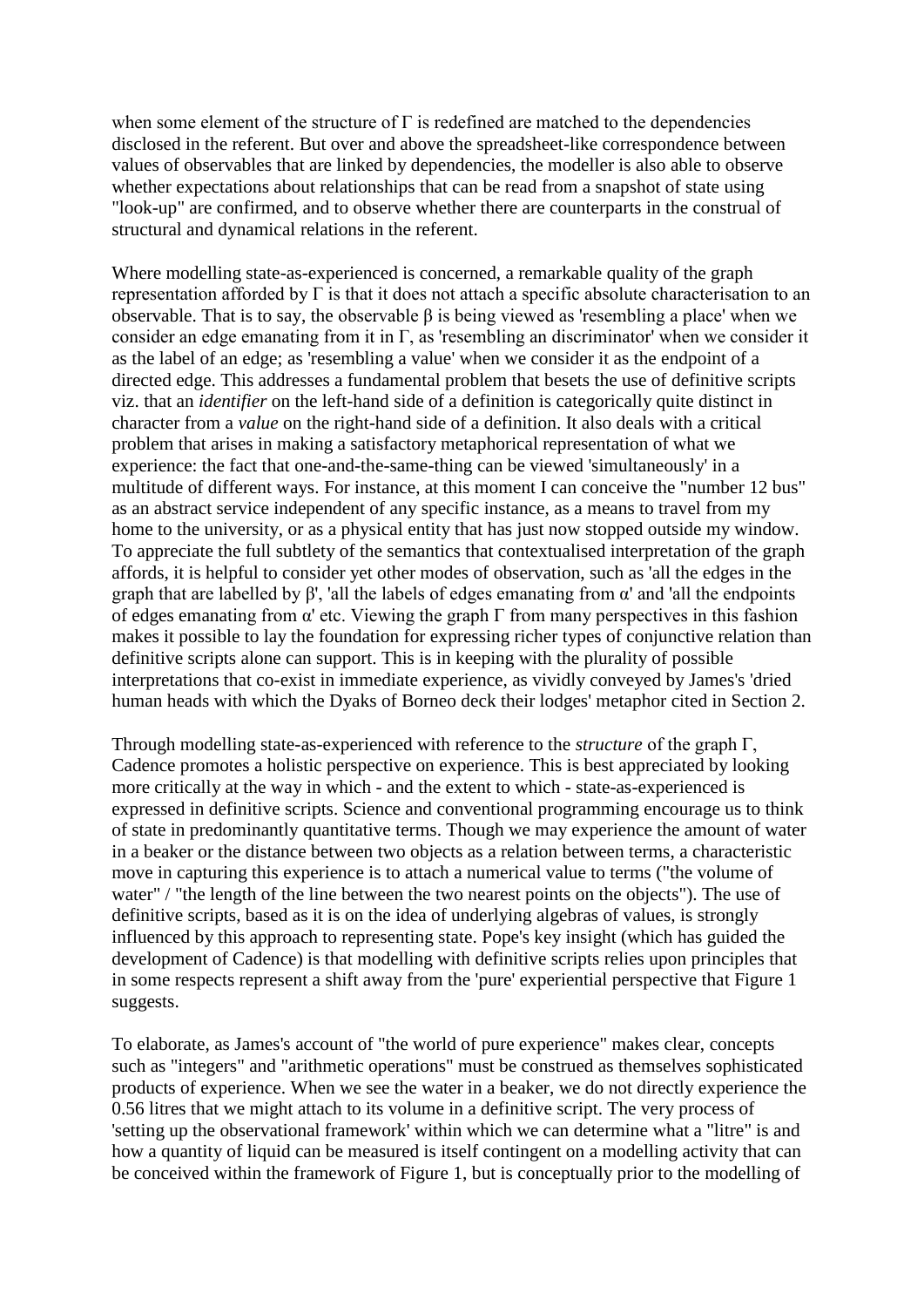*this water* in *this beaker* using a definitive script *as-of-now*. Of course, the fact that quantification of a liquid is observationally and experientially extremely subtle (consider, for instance, how difficult it may be to measure the volume of a liquid that is in motion - like the water in the hull of a leaking boat - or subject to evaporation - like liquid nitrogen) does not mean that we cannot become adept at estimating it instantly (as in "how much milk is left in this 1 litre bottle?") or else able to treat it as a pragmatically useful "term in experience" despite being unable to specify its value precisely as-of-now (as in "there's enough milk for a bowl of cereal"). But beyond doubt, the use of definitive scripts appeals to an implicit process of identification and calibration that assumes familiarity with standard construals that are associated with a variety of underlying algebras. In this connection, construal of standard algebraic concepts has two aspects: establishing a repertoire of experiences that both inform the notion of an abstract value (such as "the number three") and creating quasi-canonical concrete embodiments of this value (e.g. a set of three objects, a triangular configuration, a point designating 3 on the real-line, a 3-dimensional space etc). In EM based on "modelling with definitive scripts", the choice of embodiment is guided by the kind of conjunction that is appropriate from an experiential perspective.

From a Jamesian semantic perspective, the introduction of observables with canonical values in making the EM construal is incidental to the goal of promoting conjunctions in the modeller's experience. This emphasis is quite often echoed in practical EM applications, where the modeller's real interest is not in the precise values (as in "this student had an overall average mark of 69.14583..%") but in the relations associated with these values (as in "this student very nearly achieved a first-class overall average"). On this account, putting the emphasis in EM on associating identifiers with values can be limiting, and potentially obstructive. In the Cadence environment, the structure of the graph  $\Gamma$  is a metaphor for the relations between terms in experience - such relations are not being mediated via concepts and constructions based on preconceived underlying algebras. This reflects the influence of modelling practices conceived in the same spirit as EM within the object-oriented tradition, especially those that favour a prototype rather than a class-based approach to objectorientation. In these approaches, the aspiration is to devise representations that are engineered for the specific application in the light of the modeller's emerging experience of the domain these representations are then not first and foremost suggested by generic abstract structures like quasi-algebraic data types but are directly derived from observation of the domain. This potentially has the effect of opening up applications to modellers who lack the level of mathematical or computing expertise needed to manipulate algebraic representations etc, and gives further motivation for promoting modelling based on concrete engagement with the domain. It is also relevant to giving an account of how an artist or musician might create a meaningful artefact, and to the goal of making modelling accessible to less technically accomplished users of computing technology.

In relating the alternative metaphors for state-as-experienced afforded by a definitive script and by the graph  $\Gamma$ , it is helpful to reflect more deeply on the ways in which experience can be viewed. As discussed in section 3.1, Cadence accommodates a dynamic perspective on experience in which terms change as in the modeller's stream of consciousness. Dynamical observables in Cadence can be conceived as processes ("the next status of  $\alpha$  is related in the following way to the previous status of  $\alpha$ ") and as events ("condition A pertained in the previous moment, and condition B now pertains"). They also allow causal chains of stimulusresponse activity to be framed ("when α changes now, β will change in the following way in the next moment"). A significant feature of the "willbe" definition of a dynamical observable α is that it is to be used in conjunction with assignment of a current value to α. In effect, a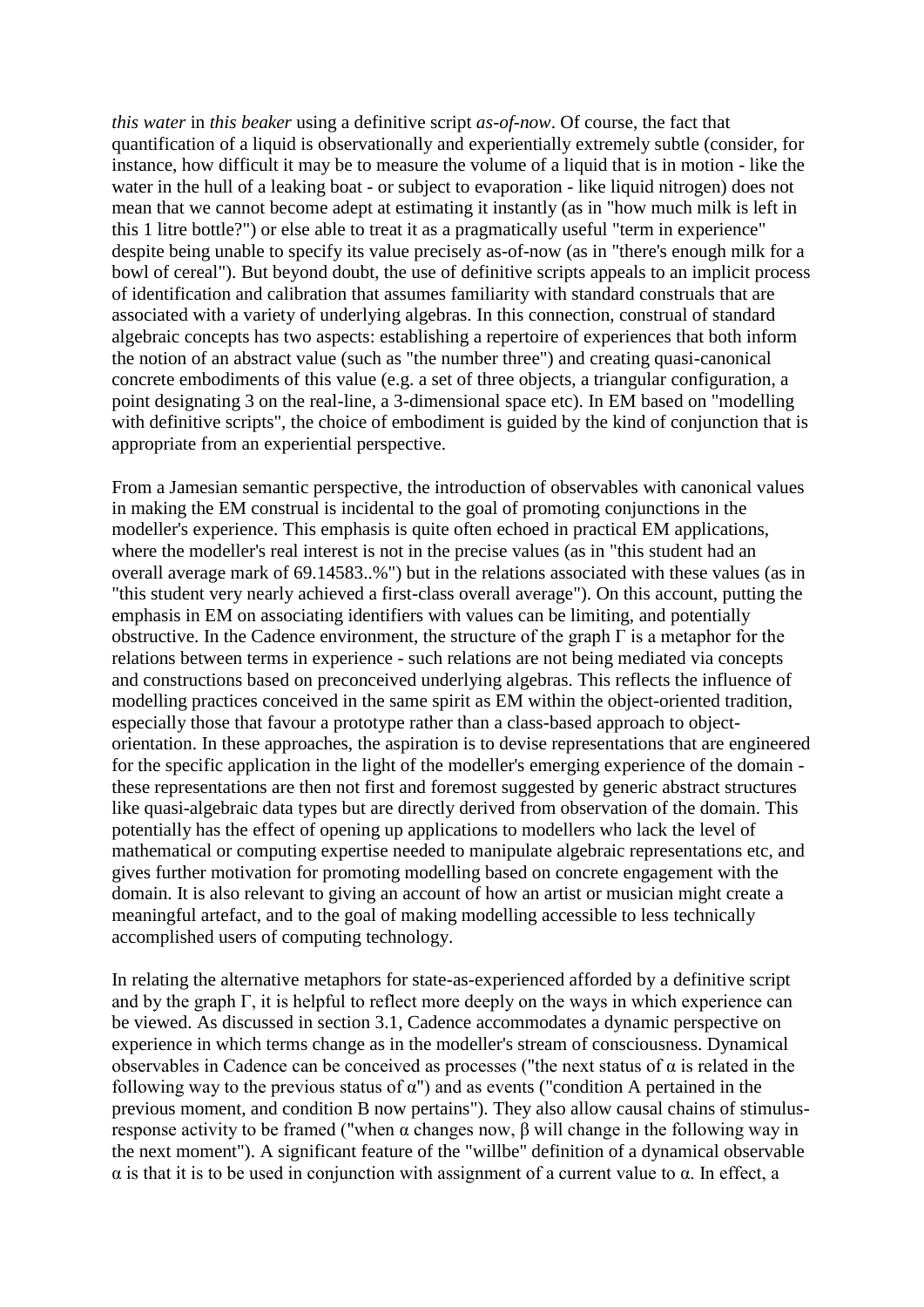'willbe' definition of an observable expresses the "vector of change" to which the observable is currently subject (cf. the velocity of a particle, the derivate of a function at a point), whereas the "equals" definition assigns a current value (cf. the position of a particle, the value of a function at a point). The assignment of a current value is independent of the vector of change.

When EM is used as a means of developing a system, there is a natural progression towards a context for interaction and interpretation in which human and computer agency are being conceived as akin to processes and programs. Migrating to this process-oriented perspective is an essential element in the automation of human activities that has been a characteristic theme throughout the history of computing. As the discussion of how EM can be used for animation via LSD and the ADM shows [11], there is a key role for analysing and implementing agent behaviours on the basis of stimulus-response reactions (cf. also the LSDengine [1] which seeks to implement systems on the basis of an LSD account by framing stimulus-response mechanisms subject to regimes for scheduling and prioritising, and the animation system based on similar principles that has been developed by Denis Kravtsov in [21]). Dynamical relations in Cadence are an alternative means to attack a similar objective. Indeed, earlier forms of Cadence (in which "=" and ":=" were the only forms of definition) could be regarded as requiring all system behaviours to be reduced to stimulus-response reactions in this way (cf. the reference above to causal chains of the form "when α changes now, β will change in the following way in the next moment").

A core theme of EM has been that - no matter what underlying representation for programming the computer is adopted - such engineering of system-like behaviours has to be approached from an experiential perspective in general. Specifically, it is desirable - and essential unless the exercise is simply a routine design - to model the perceptions (the projected "experience") of all the agents associated with the system. This involves adopting an alternative perspective in which processes acting over time are treated as constructions. It is primarily modelling of this nature that has been effected by means of definitive scripts.

To clarify the issues involved in adopting this perspective, it is helpful to revisit the Jamesian concern for 'what is given in experience'. As I look out of my study window as-of-now I see a swift following a trajectory through the sky. Beyond question, the swift is in motion, and moves in a way that is characteristic of this particular bird. Though I cannot predict its movements precisely nor identify it as a specific swift, I have enough past experience of observing swifts to be able to recognise its flight as characterising it. In making a construal of my present experience, it makes good sense to venture to describe the movement of a swift via dynamical relations that reflect its position, velocity and the changing configuration of its wings etc.

There is a significant distinction between terms and relations like primitive observables, structural and dynamical relations that are constructed from past experience but can be apprehended as-of-now and terms and relations that involve some observation of change of a kind that is unforeseen, exploratory or experimental in character. The paragraph I am currently writing is different in nature from the flight of the swift. It is being written incrementally through crafting sequences of words in a way that is to some degree blind and responding to the conjunctions that they create. I am motivated by the idea that I shall write what I have never written before. The paragraph has no autonomous capacity to change in a predictable way - it must be constructed through my initiating change.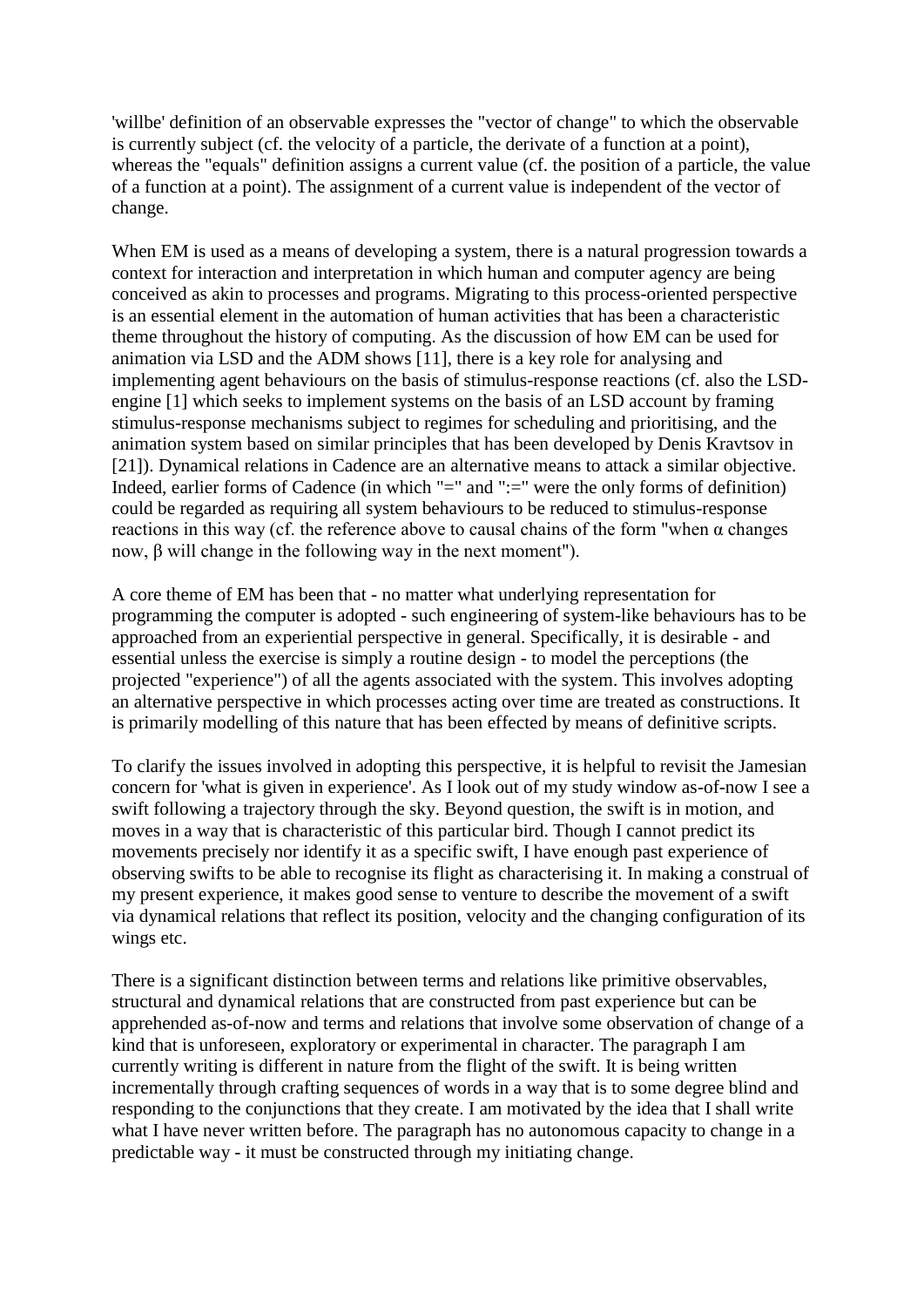Writing a paragraph is just one of many activities that entails turning attention in our experience towards the contemplation and exploration of state. Supporting such activities means engineering a context and contriving a mode of interaction that enables us - for the present moment - to discount the passing of time and the inexorable attendant change. Other examples include performing scientific experiments within an environment that is sufficiently stable to enable the impact of the experimenter's interventions to be registered and interpreted, and the traditional use of a spreadsheet to study the current state of affairs in a business or education setting. In such activities, the focus shifts from the dynamic mechanisms that establish and maintain relationships to the ways in which particular agents perceive relations. Progress in writing a paragraph is measured not with reference to time elapsed or characters typed, but to thoughts to some degree having been articulated. The scientist attributes a reaction to a specific intervention even though this may not occur instantaneously. The spreadsheet modeller does not register a state in which one cell has been updated and a dependent cell has yet to be updated. In effect, each agent has its own perception of how changes synchronise and which are indivisibly connected.

In EM, support for creative activities in which the aspiration is to establish conjunctive relations through exploratory interaction is enabled by focusing on dependency relations. Unlike dynamical and structural relations that can be experienced as-of-now, a dependency relation is a latent relation that is registered only as a result of performing an action. Dependency relations have a highly significant role in the apprehension of all kinds of relations encountered in experience. For instance, changing the value of a component of a structure indivisibly affects the structure itself. Formulating a processual description of a dynamical observable entails identifying how its current value depends on its previous values. When attempting to capture structural and dynamical relations using definitive scripts, the underlying idea has been to exploit the constructive nature of these relations, and to trace them to their roots in agent experience. This has contributed to the formidable difficulties of maintaining conceptual control over EM construals. Though plurality can to some degree be achieved through superimposing many different agent perspectives this typically leads to the introduction of a whole cluster of observables associated with a term in experience. In scripts there is no satisfactory way in which to express the fact that the same observable may be viewed in many ways: cf. a snapshot of  $\alpha$  in motion, an animated view of α in motion, α with its rich internal structure, α in close proximity with β etc. Building the construal thus entails a plethora of agents, and has insufficient support from the underlying representation.

Where MWDS in EDEN exposes the way in the semantic relation is shaped by external agency, Cadence highlights the role of agency that is closer to the machine. By obliging the modeller to base construals on established underlying algebras and their standard experiential counterparts, MWDS hides agency. In contrast, Cadence incorporates mechanisms that can be used to specify richer custom-built data types and to establish more flexible structural relations, and to enable different modes of implementation (e.g. exploiting special features of the architecture, such as concurrency, or linking to external applications) that deliver better performance and control and support richer forms of visualisation. A key issue in Cadence is deciding how to realise the internal semantic relation by means of which the graph Γ acts as a metaphor for state-as-experienced. For instance, as discussed in section 3.2, the illusion that all the integers are realised within  $\Gamma$  can be sustained by a process of virtualisation. It is possible to imagine that all strings could be treated similarly, though this is not the case in any current implementation. In implementing Cadence, there is a tension between conceiving Γ as a 'pure' structure in which all the content lies in the incidences between nodes, and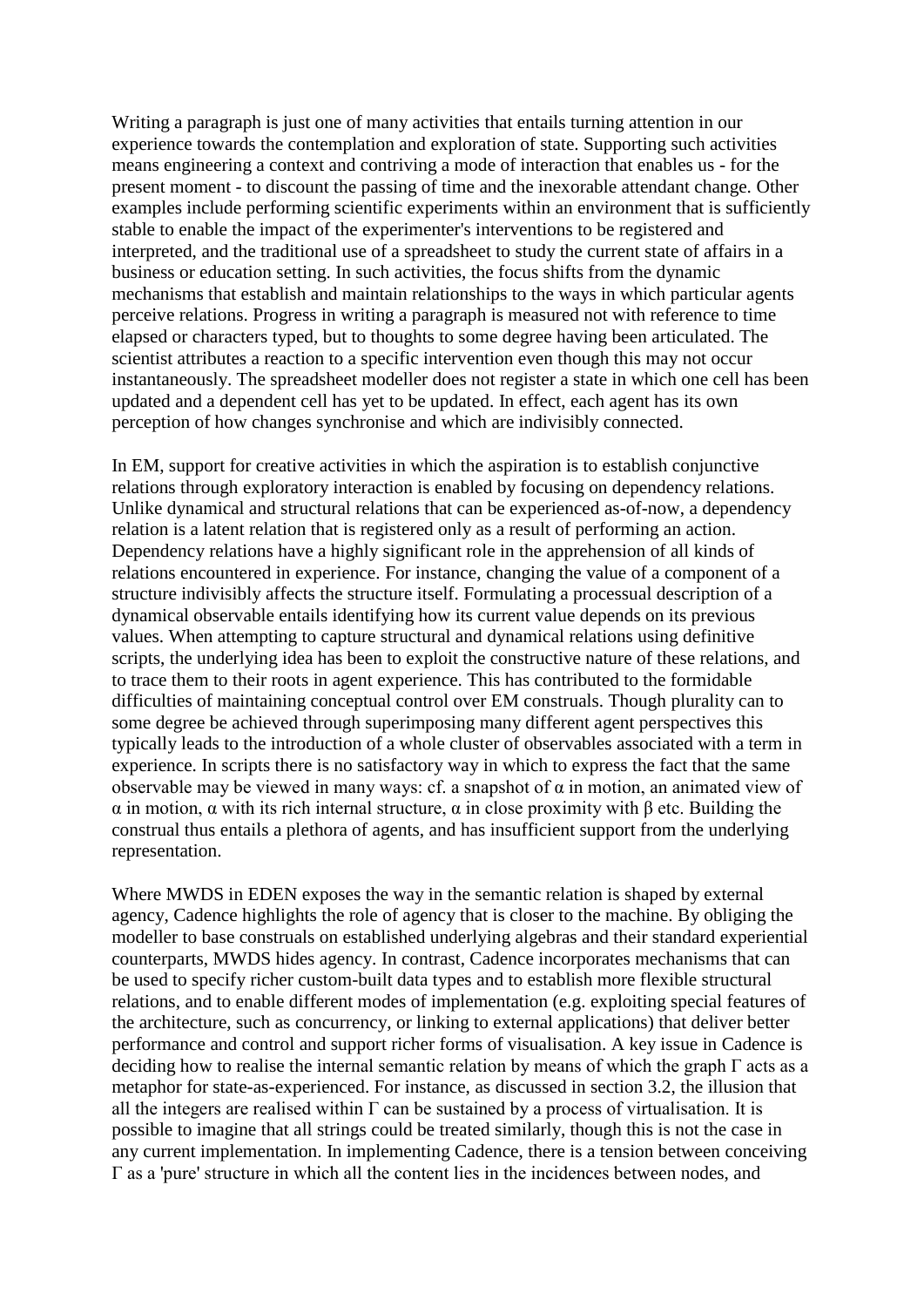matching this to the physical characteristics of the computing environment and the disposition of the modeller. One important motivation for foregrounding mathematical concepts that afford means to reference and manipulate structure over strings is the desire to steer clear of the pitfalls of linguistic representations (cf. the rogues' gallery of syntactic devices that EDEN exploits in order to do overcome the expressive limitations of plain definitions - execute(), backticks, virtual agents etc). This is consistent with the aspiration to develop an environment for Cadence that is essentially based on direct manipulation, and in line with a Jamesian outlook on the relation between experience and language: "The truth is that neither elements of fact nor meanings of words are separable as our words are" [19].

In making sense of such use of Cadence in capturing state-as-experienced, it is once again helpful to consider the parallel between Cadence and the synthesiser. The sound that is generated by a synthesiser is of its essence a temporal phenomenon - it involves an oscillation that is registered by the listener in a very different way from a musical note. Whereas traditional instrumental music is typically conceptualised in terms of notes sounding at specific standard frequencies disposed in some rhythmic pattern comprising discrete beats, the musical effects that can be achieved using a synthesiser are not most appropriately conceptualised in this way. Like the synthesiser, Cadence engages with the construction of dynamical effects at such a primitive level that the distinction between state-changing activities that will not be registered state-by-state (cf. "the pressure variations that generate a sound at a particular pitch" / "the intermediate states in the Cadence model of the 8-bit adder circuit") and the state-changing activities that are registered moment-by-moment ("a discrete movement from one note to the next" / "the consequences of changing a boolean observable from **true** to **false**") becomes blurred.

Though it may seem that environments that give access to a more primitive model of state necessarily afford greater expressivity, this idea needs qualification. From the perspective of the performer, a synthesiser is in no way more satisfying than a traditional instrument without the kind of analogue interface that can mediate state-changes appropriately. What 'appropriately' signifies here has to do with individual physical characteristics and skills but is also deeply culturally embedded (cf. the pleasure of clashing a pair of cymbals together, and of seeing the cymbals clashed together, and contrast listening to the sound of a flute on a pipe organ with listening and watching the movements of a flautist). "Manipulating pure sound flexibly" differs from "composing music" in somewhat the same way that "having perfect pitch" differs from "appreciating music". In experiential terms, what matters is what conjunctions can be conjured, and in this respect the powerful expressive qualities of culturally developed and mediated sounds, such as words in a familiar language, are selfevident. On that basis, the qualities of Cadence as a medium for EM need to be assessed with reference to the ways in which it can be integrated into a richer semantic context than a "pure Cadence" environment affords.

An interesting aspect of the above discussion is the role of elements of experience that we deem "concrete" and "abstract". In modelling with definitive scripts, observable names and the types and operations associated with underlying algebras are in some sense appropriately viewed as "abstractions" that impede intelligibility. Certainly, both managing observable names and establishing links between the diverse representations of values in different underlying algebras are a major source of complication in EDEN. Cadence seeks to ameliorate these problems by foregrounding the explicit graph  $\Gamma$  and giving the modeller discretion over the extent to which they attach names to nodes and introduce classes in preference to prototypes. In these respects, the aspiration is towards eliminating observable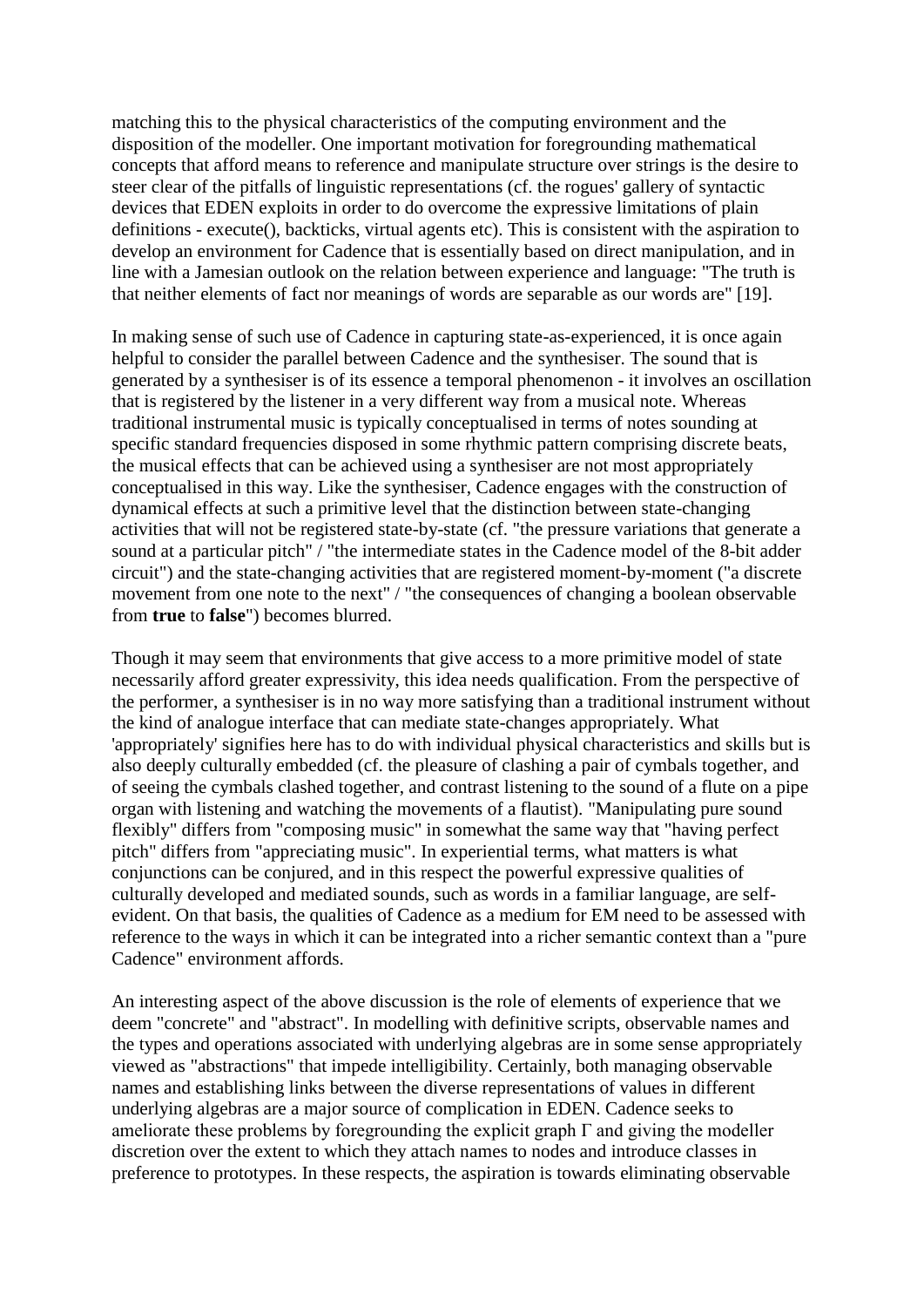names and scripts of definitions in favour of direct inspection and manipulation of Γ via a GUI. From an experiential perspective, it is not clear that these steps towards perceived 'concretisation' are well-conceived. In James's account of experience, the primary focus is not upon the traditional distinction between concrete and abstract, but between what is and is not experienced. For instance, James asserts: "Everything real must be experienceable somewhere, and every kind of thing experienced must somewhere be real" [18:159-60] and contends that what is traditionally perceived as abstracted from concrete experience can itself participate in conjunctions within that experience: "Returning into the stream of sensible presentation, nouns and adjectives, and *thats* and abstract *whats*, grow confluent again, and the word 'is' names all these experiences of conjunction".

### **Concluding remarks**

Cadence gives new insight into design questions concerning the form that tools for EM may take in the future.

The expressive limitations of definitive scripts and of the EDEN interpreter are grounds for adopting Cadence as an alternative and superior platform for modelling and programming, but whether it would be a good idea to dispense entirely with the explicit use of definitive notations and scripts is open to question. Definitive scripts are an interface with significant qualities where making interaction meaningful is concerned - of course limited by their symbolic nature when it comes to matters of comprehension and management on a large scale, but well-suited to what humans can take in - or at least grapple with - in one conceptual chunk of experience. It is possible to imagine that - even in the large scale symbolically intractable models that may be constructed using Cadence - definitive scripts could play a role in giving access to the conceptually manageable portions of the entire state. For instance, in large models constructed by cloning from prototypical objects, a definitive script might be especially useful in specifying the objects to be cloned. And even though, in this scenario, it makes most sense to imagine that the underlying implementation framework is Cadencebased, there would then be some need for blending definitive scripts ("for supporting human interaction and interpretation in construal") with object-based structures ("for enabling effective large-scale implementation") and dynamical observables ("for modelling an underlying machine architecture and other user-conceived processes").

The ideas in this report have been informed by a relatively small number of practical studies in modelling with Cadence. Several different experimental prototypes that integrate Cadence with MWDS in EDEN have been constructed. The first of these ("Cadence-in-Eden") introduced a new definitive notation ("%dasm") to allow Cadence-style structural definitions to be framed (cf. [22], p.169), thus giving partial support for imposing structure on EDEN observables. The most recent hybrid tool treats EDEN as a module of Cadence (cf. [22], p.184), and enables specified Cadence observables that can be deemed to have traditional scalar values either to be observed or to be redefined by EDEN. Though no hybrid tool that has been developed has as much integrity as Cadence and EDEN, experiments of this nature highlight some ways in which MWDS as so far practised in EM is unsatisfactory:

- MWDS exploits underlying algebras that admit 'objective' interpretations and perceptualisations and this is not well-oriented towards adopting a personal subjective stance in the preliminary stages of making construals;
- the flat data structures in EDEN mean that MWDS with EDEN needlessly obstructs communication between different definitive notations;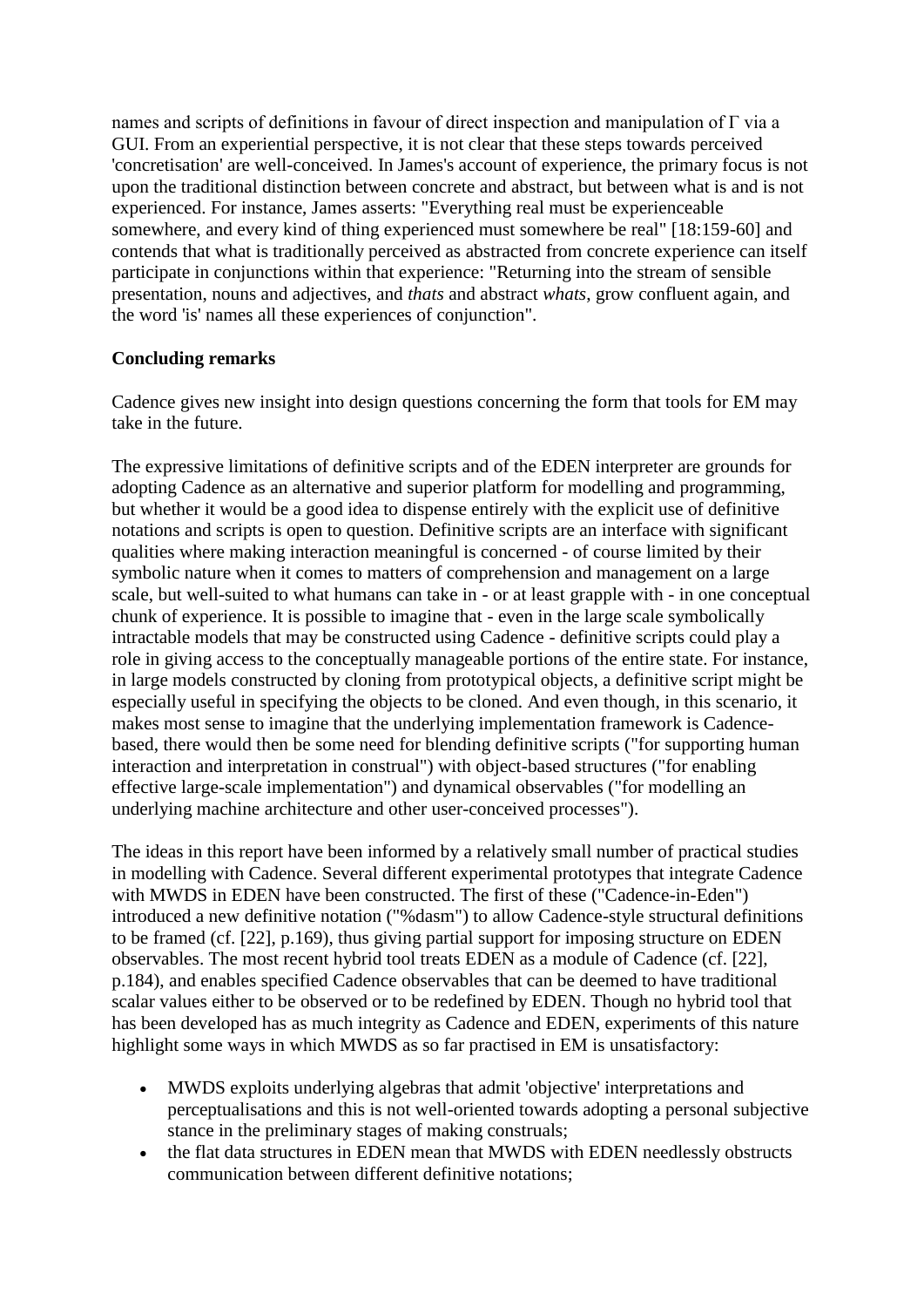in the absence of dynamical observables, MWDS is not well-suited to dealing simply, directly and efficiently with interfaces to physical devices.

Exploiting the incidence graph  $\Gamma$  rather than a definitive script as the primary metaphor for state-as-experienced as in Cadence promises to address all these issues in principle. But whereas MWDS have a precdent in spreadsheets, there is perhaps no such obvious widely adopted precedent for the grounded semantic use of incidence structures in the style of Cadence.

In considering how Cadence should best be developed, it may be helpful to reflect on the many ways in which a synthesiser might be used as the basis for musical composition. This question is after all central to the issue of making musical artefacts that are experienced as meaningful. If musical culture is an appropriate guide, then it is not be expected that 'raw' use of Cadence will readily yield semantically rich associations. We should rather expect that conjunctive relationships in experience can be conjured in many diferent genres, but that each will have some culturally-mediated normative practices (cf. the use of counterpoint, motif's, tonality etc). Where modelling is concerned, the closest analogues to different musical styles of composition may be found in the different modes of representation that are emerging in the object-oriented practices, though these seem as yet immature in relation to the focus on stateas-experienced that is characteristic of EM. By drawing on the object-oriented tradition, Cadence promises to do more justice than MWDS to the extraordinary semantic potential for 'conjunctive relations' that is self-evident in our wider experience.

# **References**

- 1. Adzhiev, V., Beynon, M. and Rykhlinski, A.. (1999). Empirical modelling of multiagent systems with inherent concurrency. Technical Report. Japan: University of Aizu.
- 2. Allderidge, J.A., Beynon, W.M., Cartwright, R.I. and Yung, Y.P. (1998). Enabling Technologies for Empirical Modelling in Graphics. Proc. Eurographics UK, 16th Annual Conference, 199-213.
- 3. Beynon, M.(2011). Modelling with experience: construal and construction for software. Chapter 4 in *Ways of Thinking, Ways of Seeing* (ed. Chris Bissell and Chris Dillon), Springer-Verlag, 2011, to appear
- 4. Beynon, M. (2011). From formalism to experience: a Jamesian perspective on music, computing and consciousness. Chapter 9 in Music and Consciousness: Philosophical, Psychological, and Cultural Perspectives (ed. David and Eric Clarke), OUP, July 28th 2011, ISBN: 9780199553792, 157-178.
- 5. Beynon, W.M. (2005). Radical Empiricism, Empirical Modelling and the nature of knowing. In (ed. Itiel E Dror) *Cognitive Technologies and the Pragmatics of Cognition: Special Issue of Pragmatics and Cognition*. 13:3, December 2005, 615- 646.
- 6. Beynon, W.M.(1999). Empirical Modelling and the Foundations of Artificial Intelligence. *Computation for Metaphors, Analogy and Agents*. Lecture Notes in Artificial Intelligence 1562, Springer, 322-364
- 7. Beynon, W.M. (1986). ARCA A Notation for Displaying and Manipulating COmbinatorial Diagrams. CS-RR-078, Computer Science, Warwick University.
- 8. Beynon, W.M. (1983). A Definition of the ARCA Notation. CS-RR-054, Computer Science, Warwick University.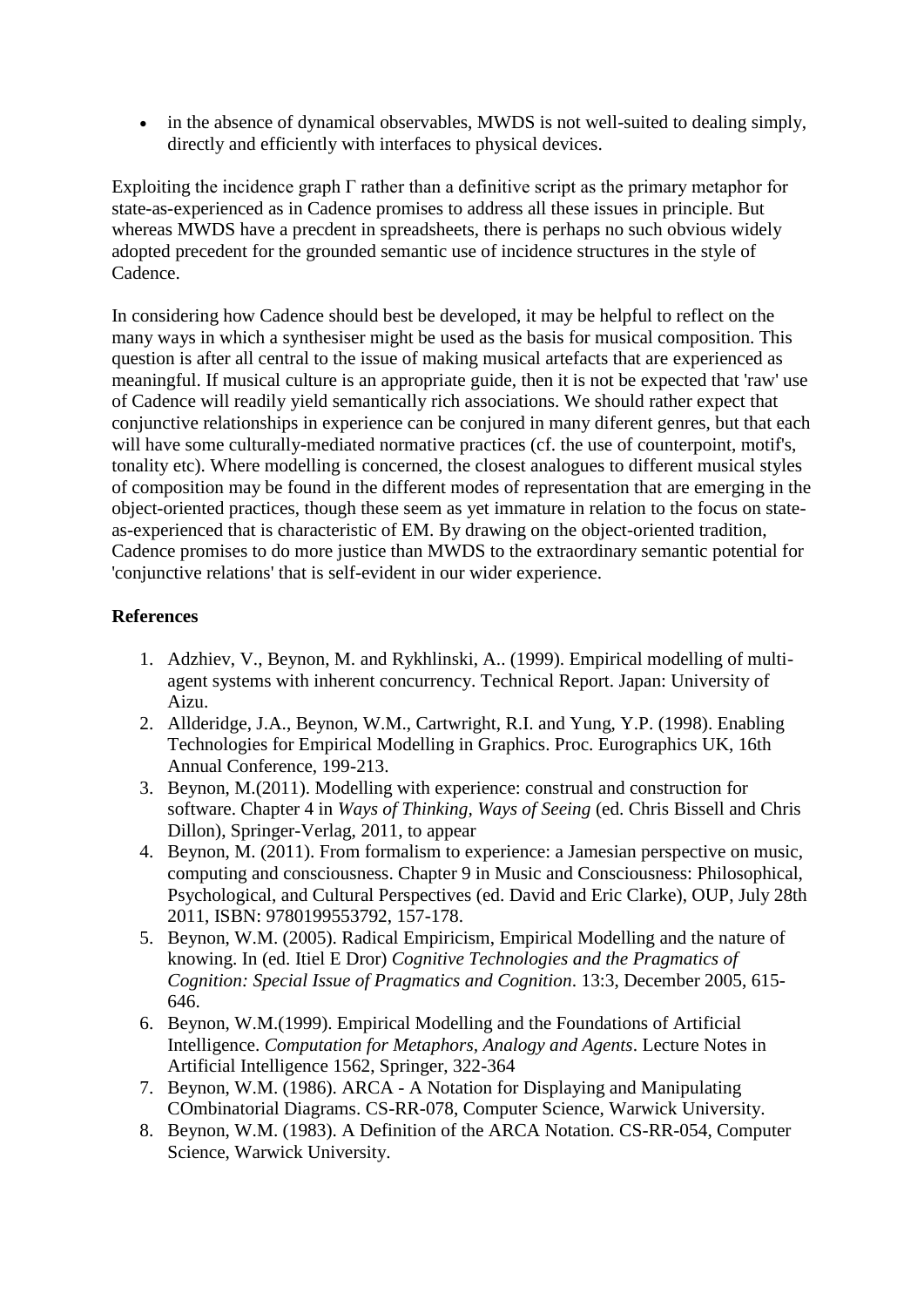- 9. Beynon, M., Boyatt, R., Chan, Z.E. (2008). Intuition in Software Development Revisited. In *Proceedings of 20th Annual Psychology of Programming Interest Group Conference*, Lancaster University, UK, September 2008
- 10. Beynon, W.M., Boyatt, R.C., Russ, S.B. (2006) Rethinking Programming. In *Proceedings IEEE Third International Conference on Information Technology: New Generations* (ITNG 2006), April 10-12, 2006, Las Vegas, Nevada, USA 2006, 149- 154.
- 11. Beynon, W.M., Norris, M.T., Orr. R.A. and Slade, M.A. (1990). Definitive specification of concurrent systems. Proc UKIT'90, IEE Conference Publications 316, 52-57.
- 12. Beynon, W.M., Rungrattanaubol, J., Sinclair, J. (2000). Formal Specification from an Observation-Oriented Perspective. *Journal of Universal Computer Science*. Vol. 6 (4), 407-421.
- 13. Beynon, W.M., Ward, A., Maad, S., Wong, A., Rasmequan, S. and Russ, S. (2000). The Temposcope: a Computer Instrument for the Idealist Timetabler. In *Proc. of the 3rd international conference on the practice and Theory of Automated Timetabling*, Konstanz, Germany, August 16-18. 153-175
- 14. Fernandes, K., Raja, V., Keast, J., Beynon, W.M., Chan, P.S. and Joy, M. (2002). Business and IT Perspectives on AMORE: a Methodology for Object-Orientation in Re-engineering Enterprises. In Systems Engineering for Business Process Change: New Directions, (ed P. Henderson) Springer-Verlag 2002, ISBN 1-85233-399-5, 274- 297.
- 15. Gooding, D. (1990). *Experiment and the Making of Meaning: Human Agency in Scientific Observation and Experiment*. Dordrecht: Kluwer.
- 16. Gooding, D. (2007). Some Historical Encouragement for TTC: Alchemy, the Calculus and Electromagnetism. At url: http://www2.warwick.ac.uk/fac/sci/dcs/research/em/thinkcomp07/gooding2.pdf (Accessed 22/9/2011)
- 17. Harel, D. and Marelly, T. (2003). *Come, Let's Play: Scenario-Based Programming Using LSCs and the Play-Engine*. Springer-Verlag.
- 18. James, W. (1912/1996). *Essays in Radical Empiricism*. (Reprinted from the original 1912 edition by Longmans, Green and Co., New York) London: Bison Books.
- 19. James, W. (1911/1996). *Some Problems of Philosophy: A Beginning of an Introduction to Philosophy*. University of Nebraska Press (April 1, 1996)
- 20. Keer, D., Russ, S., Beynon, M. (2010). Computing for construal: an exploratory study of desert ant navigation. In *Procedia Computer Science*, Volume 1, Issue 1, May 2010, 2207-2216
- 21. Kravtsov, D. (2011). *Hybrid Modelling of Time-Variant Heterogeneous Objects*. PhD Thesis. NCCA, School of Media Studies. Bournemouth University.
- 22. Pope, N. (forthcoming 2011). Supporting the Migration from Construal to Program: Rethinking Software Development. Draft PhD Thesis (submitted), Computer Science, University of Warwick, Coventry, UK.
- 23. Pope, N. and Beynon, M. (2010). Empirical Modelling as an unconventional approach to software development. In *Proc. SPLASH 2010 Workshop on Flexible Modeling Tools*, Reno/Tahoe Nevada, USA, October 2010
- 24. Rungrattanaubol, J. (2002). A treatise on modelling with definitive scripts. PhD thesis, Computer Science, University of Warwick.
- 25. Smith, B.C. (1996). *The Origin of Objects.* The MIT Press.
- 26. Wirsing, M. (1990): Algebraic Specification. In J. van Leeuwen (ed.), *Handbook of Theoretical Computer Science*, Elsevier Science Publisherrs.